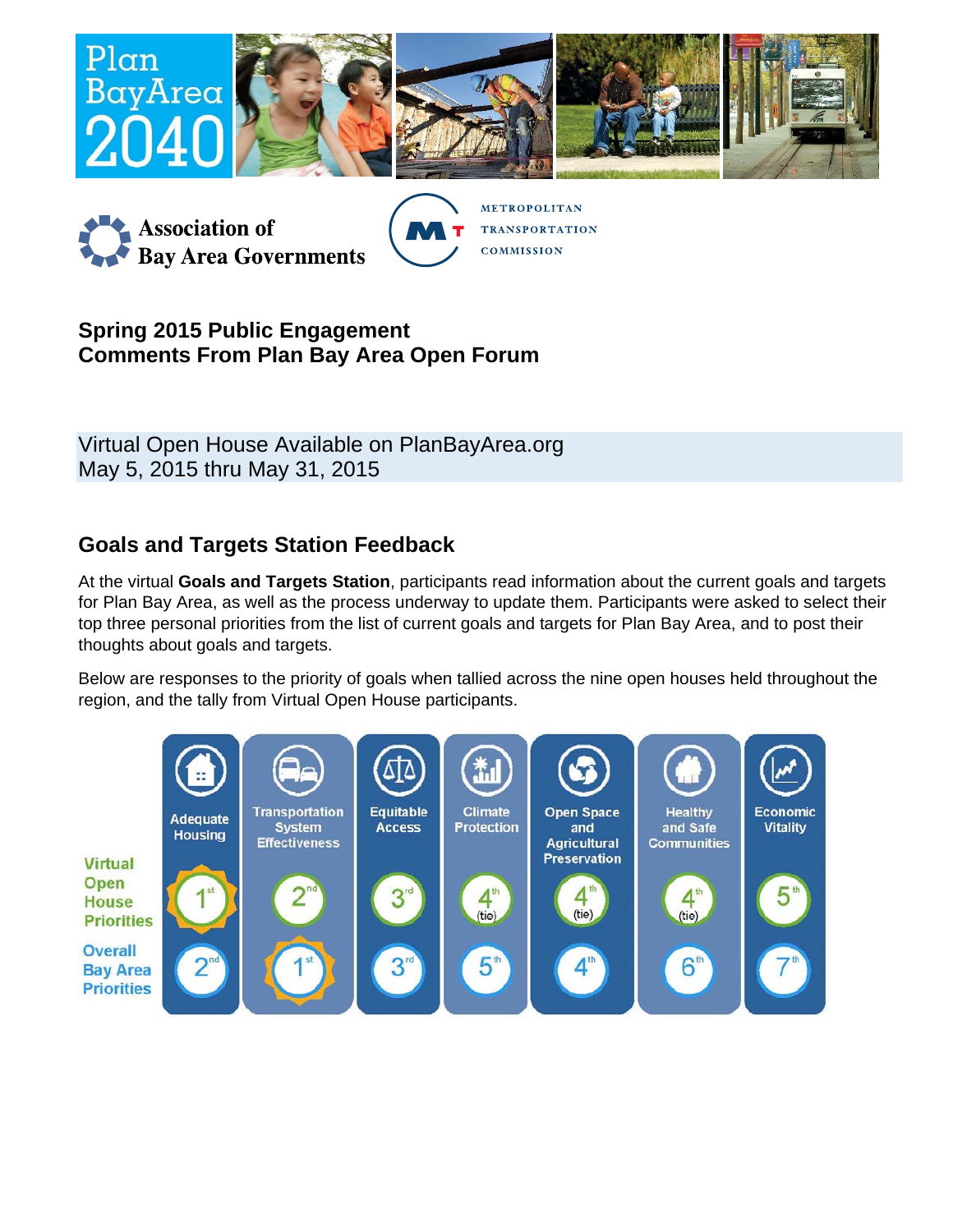# Question**: Is there anything missing from these goals?**

| <b>COMMENT</b>                                                                                                                                                                                                                                                                                                                                                                                                                                                                                                                                                                                                                                                                                                                                                                                                                                                                                                                                                                                                                                                                                                                                                                                                                                                                                                                                                    | County          |
|-------------------------------------------------------------------------------------------------------------------------------------------------------------------------------------------------------------------------------------------------------------------------------------------------------------------------------------------------------------------------------------------------------------------------------------------------------------------------------------------------------------------------------------------------------------------------------------------------------------------------------------------------------------------------------------------------------------------------------------------------------------------------------------------------------------------------------------------------------------------------------------------------------------------------------------------------------------------------------------------------------------------------------------------------------------------------------------------------------------------------------------------------------------------------------------------------------------------------------------------------------------------------------------------------------------------------------------------------------------------|-----------------|
| Stability of housing prices.                                                                                                                                                                                                                                                                                                                                                                                                                                                                                                                                                                                                                                                                                                                                                                                                                                                                                                                                                                                                                                                                                                                                                                                                                                                                                                                                      | n/a             |
| No, the current goals are very important and good                                                                                                                                                                                                                                                                                                                                                                                                                                                                                                                                                                                                                                                                                                                                                                                                                                                                                                                                                                                                                                                                                                                                                                                                                                                                                                                 | Alameda         |
| We need to ensure the current transportation system works well before investing elsewhere.<br>Otherwise, the eventual cost of repairs will rise.                                                                                                                                                                                                                                                                                                                                                                                                                                                                                                                                                                                                                                                                                                                                                                                                                                                                                                                                                                                                                                                                                                                                                                                                                  | n/a             |
| The Plan Bay Area goals start first with meeting regulations -- and that can be a heavy lift to frame<br>the conversation in a way that generates shared goals that resonate for residents outside of the<br>government/advocacy circle of usual suspects. What are the metrics for a thriving region? What if<br>you had "regular resident" quotes about how to connect this process with quality of life? And/or small<br>businesses talking about the three E's - and how that relates to 2040?                                                                                                                                                                                                                                                                                                                                                                                                                                                                                                                                                                                                                                                                                                                                                                                                                                                                | Marin           |
| Climate protection is about more than ghg emission reductions (plus the 15% stated does not go far<br>enough). Climate protection must include adaptation strategies - wetland restoration, sea walls,<br>better water infrastructure, etc. It also should include growing the green economy - equitable job<br>opportunities assembling and installing solar, wind, and other clean technology.                                                                                                                                                                                                                                                                                                                                                                                                                                                                                                                                                                                                                                                                                                                                                                                                                                                                                                                                                                  | Contra<br>Costa |
| Plan Bay Area is also missing language about "Smart Growth," which would address many of the<br>issues around preserving open space while accommodating growth.                                                                                                                                                                                                                                                                                                                                                                                                                                                                                                                                                                                                                                                                                                                                                                                                                                                                                                                                                                                                                                                                                                                                                                                                   |                 |
| We need transit oriented development projects that co-locate affordable housing, mixed use<br>development, child care centers, grocery stores, and public assets such as libraries next to transit.                                                                                                                                                                                                                                                                                                                                                                                                                                                                                                                                                                                                                                                                                                                                                                                                                                                                                                                                                                                                                                                                                                                                                               |                 |
| I say no to adding any road capacity for non-carpool cars. If you build it, they will come and<br>congestion will not change.                                                                                                                                                                                                                                                                                                                                                                                                                                                                                                                                                                                                                                                                                                                                                                                                                                                                                                                                                                                                                                                                                                                                                                                                                                     |                 |
| The MTC goal of 15% reduction in greenhouse gases (GHGs), as others have noted, is out of step<br>with state policy and plans. We (350 Bay Area) strongly support Caltrans draft California<br>Transportation Plan (CTP) which proposes an 80% reduction in GHGs by 2050. The CTP includes<br>existing Sustainable Communities Strategies, which are included in Plan Bay Area. These are good<br>plans, and they do stop the increase in GHGs, but they do not achieve the significant reductions in<br>GHGs that are needed to avert global climate catastrophe. The CTP plan adds more aggressive<br>pricing, transit, car sharing, biking, walking, and other strategies. Altogether these aggressive<br>strategies result in a projected 21% reduction in GHGs, somewhat greater than the 15% proposed by<br>MTC. The State plan goes on to practically eliminate emissive (fossil fuel driven) vehicles by<br>assuming a mix of zero emission vehicles (electric, fuel cells, and biofuels) to get the 80% reduction<br>goal.<br>350 Bay Area has more detailed comments on the CTP here:<br>http://www.350bayarea.org/california_transportation_plan We urge MTC to increase its 15% goal of<br>greenhouse gas cuts to 80%. The Bay Area is a world leader in environmental stewardship and<br>innovation, and MTC's Plan Bay Area should be part of that. | Alameda         |
| All of the goals in Plan Bay Area are good. But we need to prioritize how to best spend limited funds<br>and it seems fundamentally that we need to focus on bringing our current transportation system into<br>a state of good repair. We need to address the poor condition of our streets, roads, bridges and<br>transit systems. We need to improve the safety of rural roads that have become commute corridors,<br>carrying heavy volumes of traffic.                                                                                                                                                                                                                                                                                                                                                                                                                                                                                                                                                                                                                                                                                                                                                                                                                                                                                                       | Contra<br>Costa |
| For the Plan's \$57 billion you can cover half of the 2.5 million homes in the Bay with solar panels and<br>give free electric cars to half as well!<br>Reducing Green House gas Emission to one hundredth of the Plan and preparing us for a<br>http://marininfo.org/Bay/MapofPlanBayArea.htm<br>REALISTIC future.                                                                                                                                                                                                                                                                                                                                                                                                                                                                                                                                                                                                                                                                                                                                                                                                                                                                                                                                                                                                                                               | Alameda         |
| For the Plan's \$57 billion you can cover half of the 2.5 million homes in the Bay with solar panels and<br>give free electric cars to half as well!<br>Reducing Green House gas Emission to one hundredth of the Plan and preparing us for a<br>REALISTIC future. http://marininfo.org/Bay/MapofPlanBayArea.htm                                                                                                                                                                                                                                                                                                                                                                                                                                                                                                                                                                                                                                                                                                                                                                                                                                                                                                                                                                                                                                                  | n/a             |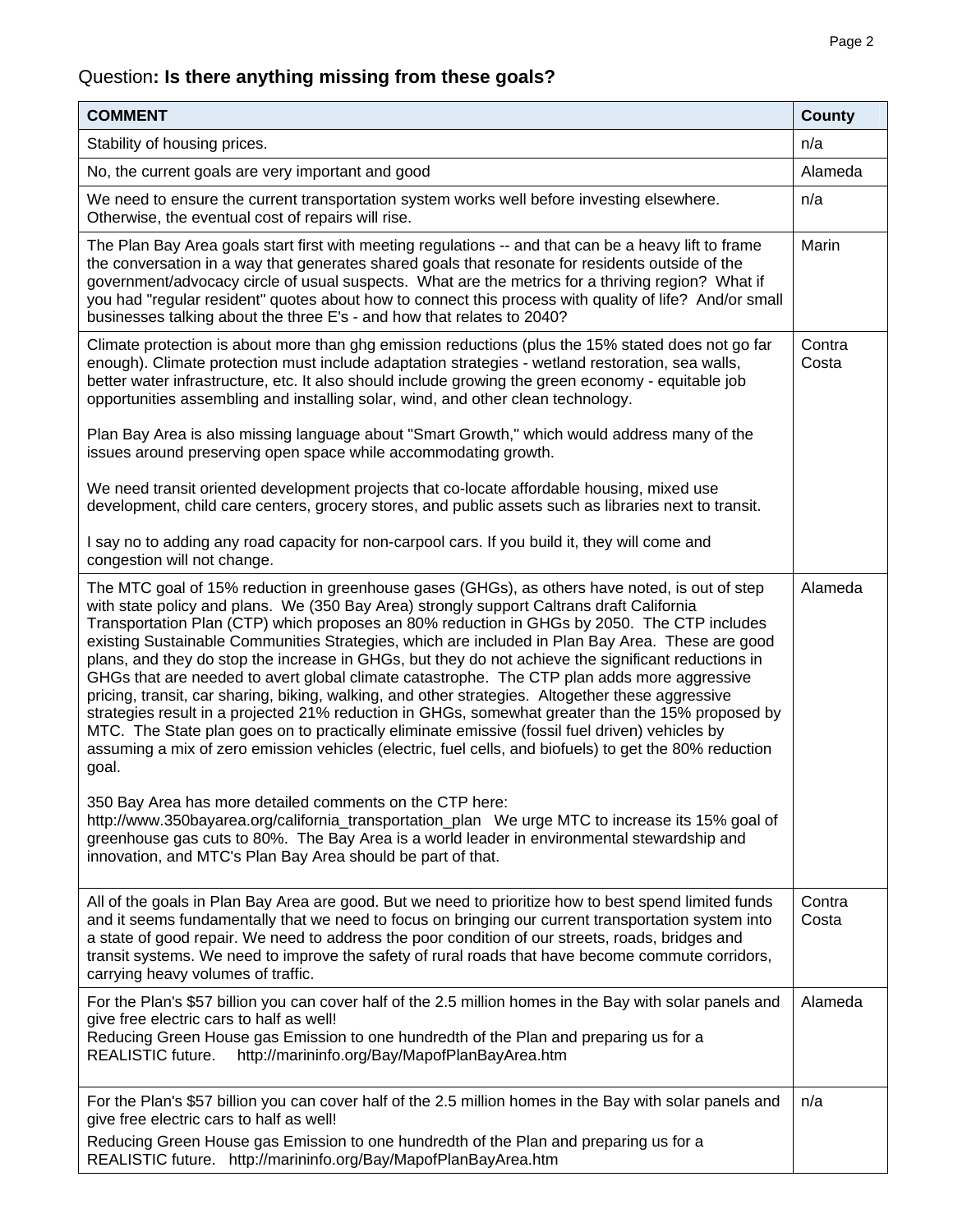| The goals should include the status of women and education. (It is hard to use this on-line format<br>because one can't remember all the 7 goals.) Status of women includes educating disadvantaged<br>women so they have more choices, providing the same health and family planning services that<br>middle class women have, protecting them from abuse, and providing economic opportunities at the<br>entry level for jobs. The population of the Bay Area needs to at least stabilize as a humane and cost-<br>effective way to advance sustainability and real progress.                                                                     | Alameda          |
|-----------------------------------------------------------------------------------------------------------------------------------------------------------------------------------------------------------------------------------------------------------------------------------------------------------------------------------------------------------------------------------------------------------------------------------------------------------------------------------------------------------------------------------------------------------------------------------------------------------------------------------------------------|------------------|
| Plan Bay Area is all about social engineering and forcing everybody out of their cars into inefficient<br>public transportation. I'm surprised that they even list in the goals something about fixing and<br>improving the roads. That is the only legitimate goal of the MTC, as I see it. And I don't count<br>turning current lanes into HOV lanes as anything that will improve the flow of traffic or improve the<br>quality of the air--in fact, removing lanes for most people will increase the carbon footprint. I'm OK<br>with adding HOV lanes if they are new lanes being added to the freeways, because that will improve<br>traffic. | San<br>Francisco |
| - Diverse communities.<br>- Good, equitable public schools.<br>- Stronger greenhouse gas reduction targets.                                                                                                                                                                                                                                                                                                                                                                                                                                                                                                                                         | Alameda          |
| Hello, Where is the infrastructure of fresh drinking water for those already here and for the future<br>influx of people there needs to be desalted water, or reclaimed waste water to keep the area in fresh<br>water.                                                                                                                                                                                                                                                                                                                                                                                                                             | n/a              |
| I think that there should be a special, emphasis on the safety of rural roads within the planning<br>region. Rural conventional highways tend to have a higher proportion of severe collisions vs. the<br>urban arterial roads and freeways. Rural roads should be given special emphasis when roadways<br>within the planning region are considered for widening to encourage their safe recreational use by<br>bicycles and other modes of travel.                                                                                                                                                                                                | Solano           |
| MTC doesn't seem to be very serious about reducing greenhouse gas emissions, and the target is<br>out of line with the goals set in AB32. The target for GHGs is stated in terms of per capita emissions,<br>but population increases will cause total GHG emissions to increase.                                                                                                                                                                                                                                                                                                                                                                   | Alameda          |
| MTC has undertaken a number of projects that undermine its carbon emissions goal including the<br>following: managed lane program, which will only increase GHG emissions, fourth Caldecott tunnel,<br>other road capacity expansion projects.                                                                                                                                                                                                                                                                                                                                                                                                      |                  |
| I also have not seen anything from MTC on monitoring progress of any carbon emission reduction<br>programs that are currently in place. The GHG goals appear to be more like window dressing rather<br>than serious policy concerns of MTC.                                                                                                                                                                                                                                                                                                                                                                                                         |                  |
| Fiscal reform to provide incentives for housing                                                                                                                                                                                                                                                                                                                                                                                                                                                                                                                                                                                                     | Santa<br>Clara   |
| - Outreach to public schools and educational and training goals for low- and mid-income families to<br>be full participants in the economy, and a plan for how public schools can share in the wealth and<br>resources of this region so that all schools will be able to provide a high quality education, regardless<br>of tax base.<br>- Specific protections for the goal to not displace low-income residents.                                                                                                                                                                                                                                 | Alameda          |
|                                                                                                                                                                                                                                                                                                                                                                                                                                                                                                                                                                                                                                                     |                  |
| - Reliable water supply, in the event of extensive periods of drought.<br>- Planning for higher density living near public transport corridors.<br>- Higher ambitions in terms of greenhouse gas emission reductions.<br>- Higher ambitions in terms of VMT/capita reduction<br>- C21Access to open areas: parks as well as wildlands                                                                                                                                                                                                                                                                                                               | Santa<br>Clara   |

Page 3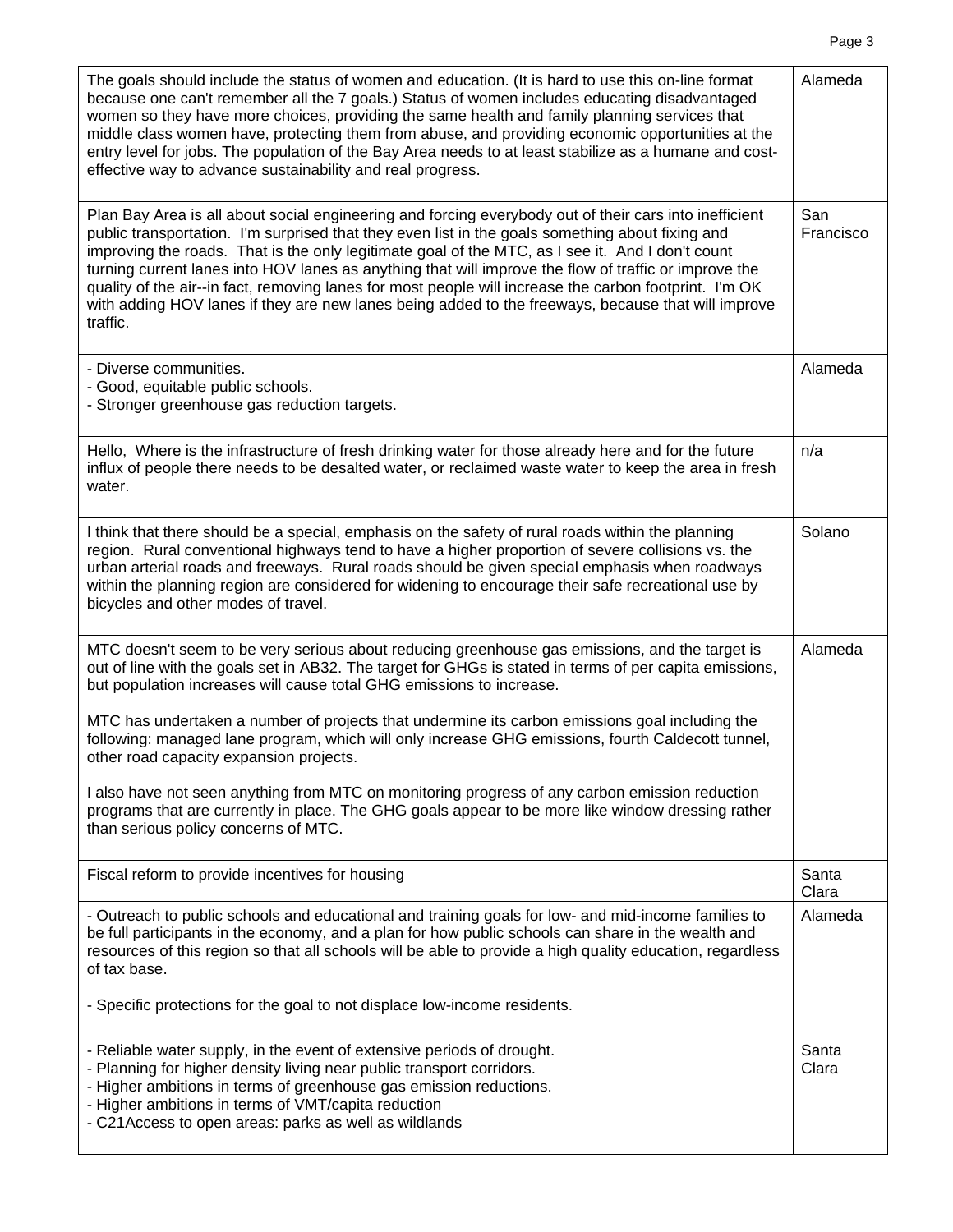| Housing requires additional facilities to work: utilities, schools and libraries, parks, grocery and other<br>stores, etc. I understand that Plan Bay Area is concerned largely with the housing and transportation<br>sides of area growth, but I hope that decisions won't be made without some regard to these other<br>factors.                                                                                                                          | Santa<br>Clara |
|--------------------------------------------------------------------------------------------------------------------------------------------------------------------------------------------------------------------------------------------------------------------------------------------------------------------------------------------------------------------------------------------------------------------------------------------------------------|----------------|
| I would also hope that additional housing would be built with green building practices and water and<br>energy efficiency in mind. In addition to the usual, traditional points, housing might include facilities<br>such as electric car charging and secure bicycle storage (often not present or not adequate,<br>particularly in multi-family housing). An emphasis on energy efficiency in low-income housing could<br>also save residents there money. |                |
| The climate protection goal of reducing emissions 15% per capita for cars and trucks by 2035 seems<br>to me a relatively small step, taken relatively slowly. Is there anything in the plan about reducing<br>emissions through building energy efficiency? If the transportation effectiveness goals are<br>successful, can we expect a better outcome? Are we accounting for the "long tailpipe" of the<br>increasingly popular electric cars?             |                |
| Adaptation and preparation for sea level rise. Create a "rainy day" fund to pay for infrastructure<br>repairs in case of climate change-related disasters.                                                                                                                                                                                                                                                                                                   | Alameda        |

#### Question**: What are the biggest challenges facing your community? The Bay Area? What are your ideas for solving these challenges?**

| <b>COMMENT</b>                                                                                                                                                                                                                                                                                                                                                                                                                                                                                                                                                                                                                                                                                                                                                                                                                                                                         | <b>County</b>  |
|----------------------------------------------------------------------------------------------------------------------------------------------------------------------------------------------------------------------------------------------------------------------------------------------------------------------------------------------------------------------------------------------------------------------------------------------------------------------------------------------------------------------------------------------------------------------------------------------------------------------------------------------------------------------------------------------------------------------------------------------------------------------------------------------------------------------------------------------------------------------------------------|----------------|
| I believe that by far the biggest challenge facing the Bay Area is the lack of affordable housing. There<br>are simply too few housing units available for the population, which affects the price of housing for<br>sale and for rent. We certainly do not want to stop people from moving here, but if don't act soon,<br>eventually very few people will be able to afford to live here.                                                                                                                                                                                                                                                                                                                                                                                                                                                                                            | Alameda        |
| The largest challenges facing my community is housing affordability and inequity. If me and my<br>husband lived almost anywhere else in the United States we would be able to afford to buy a home<br>near a good school now, but even with both our incomes and no kids yet, I don't see how we'll be<br>able to live in a walkable and transit accessible neighborhood even after saving for 4 more years.<br>Even middle class and upper middle class are being priced out of places close to jobs. I don't want to<br>leave the Bay Area, but other metro regions have housing that wouldn't eat up all our earnings.                                                                                                                                                                                                                                                              | Alameda        |
| Here in Milpitas, the biggest issues we face are the climate crisis and traffic congestion. Both can be<br>mitigated with Automated Transit Networks (ATN).<br>The intersection of Montague Expy. and Capitol/Great Mall Pkwy is already LOS F. Congestion will<br>worsen when the BART station opens (12,000 daily riders), a school is built nearby, and an estimated<br>10,000 residents move into the Transit Area. Building a single-loop ATN system around this<br>intersection will connect nearby areas with the BART/LRT/bus station. Major roadways, railroad<br>tracks and a creek separate BART from high-density housing, the Great Mall, The Pines<br>neighborhood, and a new elementary school and public park planned to serve the area. Such an<br>ATN loop would cost about \$48M and ensure that people can easily get to and from the<br>BART/LRT/bus transit hub. | Santa<br>Clara |
| Our community has a PDA that traffic from outlying parts of our community and a cul-de-sac<br>community must traverse to get to public transportation and freeways. We need a combination of<br>demand reducing and capacity enhancing actions to be able to develop our downtown and make it<br>an attractive place to live and work.                                                                                                                                                                                                                                                                                                                                                                                                                                                                                                                                                 | n/a            |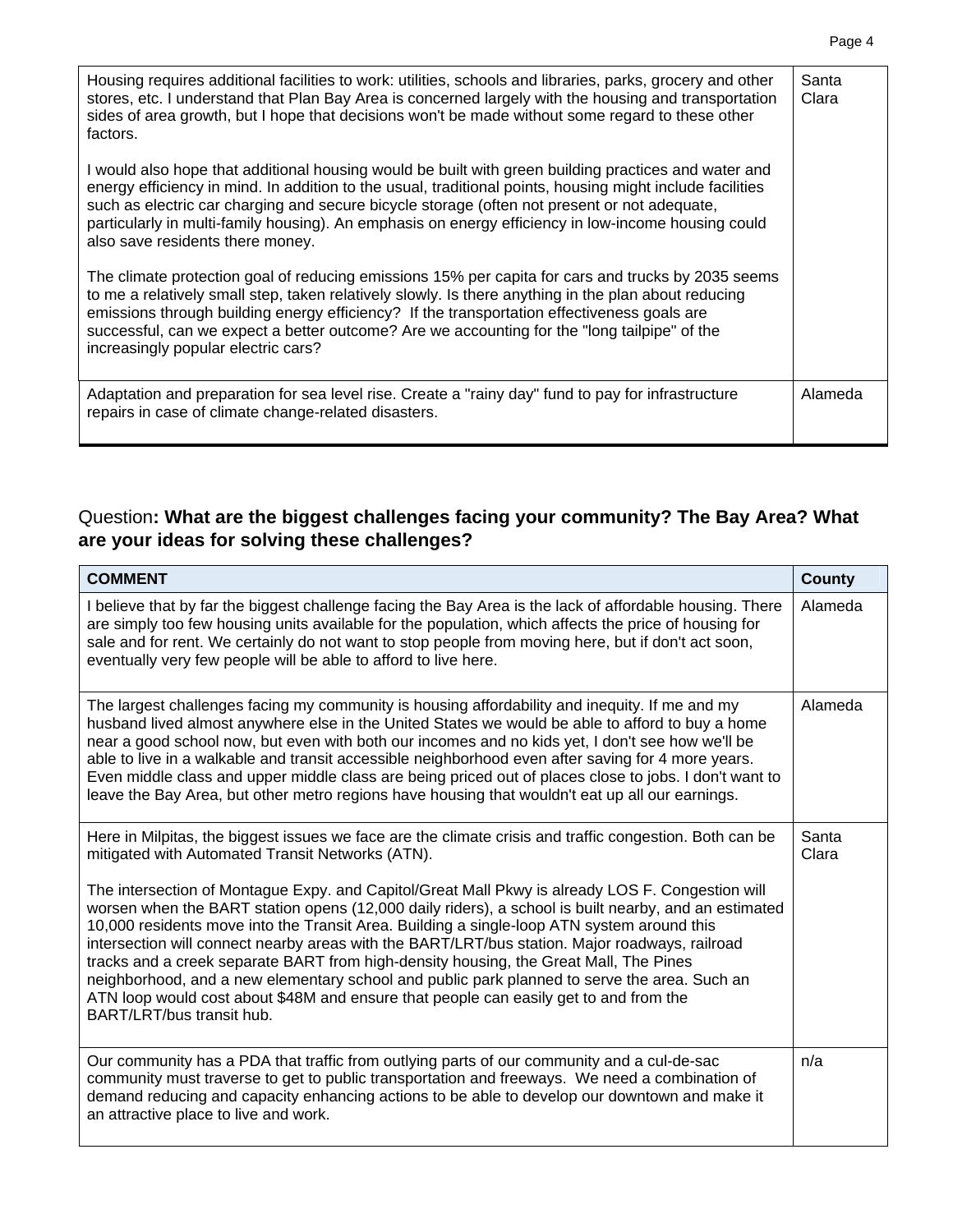|--|--|

| "Let these days be over - where a meeting consists ONLY of a presentation followed by each<br>member of the public standing up for 2 minutes of:-- comment or asking a question with no reply or<br>feedback.<br>• All meetings should start with an online presentation on the web at least one week before the                                                                                                                                                                                                                                                                                                                                                                                                                                                                                                                                     | Alameda          |
|------------------------------------------------------------------------------------------------------------------------------------------------------------------------------------------------------------------------------------------------------------------------------------------------------------------------------------------------------------------------------------------------------------------------------------------------------------------------------------------------------------------------------------------------------------------------------------------------------------------------------------------------------------------------------------------------------------------------------------------------------------------------------------------------------------------------------------------------------|------------------|
| meeting.<br>. During that week the public may make comments or ask questions on a FORUM 24/7.<br>. Each forum post may garner replies. Posts and Replies can be voted UP or DOWN.                                                                                                                                                                                                                                                                                                                                                                                                                                                                                                                                                                                                                                                                    |                  |
| • Each Post (including its replies) should be allotted a value of "net UPs minus DOWNs" and sorted<br>where the highest are at the top.<br>• Commissioners and Experts should actively participate in the forum!!!                                                                                                                                                                                                                                                                                                                                                                                                                                                                                                                                                                                                                                   |                  |
| • If there are sufficient posts then Commissioners and designated Experts should add to a<br>FREQUENTLY ASKED QUESTIONS page, gleaned from the Forum.                                                                                                                                                                                                                                                                                                                                                                                                                                                                                                                                                                                                                                                                                                |                  |
| • Also at sometime -- if there are sufficient posts -- an online meeting using Webex or GoToMeeting<br>should be considered.                                                                                                                                                                                                                                                                                                                                                                                                                                                                                                                                                                                                                                                                                                                         |                  |
| (This web format is nicely laid out but the step by step is too clunky and not intuitive.) Here are some<br>specifics for Hayward:                                                                                                                                                                                                                                                                                                                                                                                                                                                                                                                                                                                                                                                                                                                   | Alameda          |
| 1) Hayward has major development sites now owned by Caltrans, which is difficult to deal with.<br>Caltrans can negotiate a sale of excess land to the City but drags its heels month after month.<br>Caltrans is allowed to negotiate based on the land serving a "public purpose," but has not been<br>willing to say that state laws like AB32 and SB 375 and programs like Cap and Trade for Affordable<br>Housing, or city policies like Climate Action Plans, serve a public purpose. More info available from<br>me.                                                                                                                                                                                                                                                                                                                           |                  |
| 2) The state Tax Credit Allocation Committee uses money intended for housing (tax expenditures<br>and rent paid by low income tenants of affordable housing) to pay for parking structures that<br>subsidize use of cars and cause GHG, as well as taking funds from projects without structures. CA<br>Treasurer John Chiang has not admitted that the problem exists, and as of May 2015 the process he<br>proposed for discussion is not working. The TCAC needs serious reform of its parking policies. More<br>details available from me, incl. why important for Bayview Village in Hayward.                                                                                                                                                                                                                                                   |                  |
| Bureaucrats elected to do one job by the citizens now serving in regional government positions that<br>they were not elected for. This greatly disturbs me because they are not accountable for their<br>decisions and mostly they rubberstamp what highly paid consultants "suggest" they do. This is not<br>what representative government, let alone a republic, is supposed to be all about. To solve this<br>problem, the solution is simple: dissolve the regional government, fire the consultants, and send the<br>politicians back home to do the jobs they were elected for. By the way, how tacky to send out the<br>email to "join the conversation" just a few days before the deadline is over on May 31--and just<br>before a weekend too. How obvious can it be that no serious feedback was wanted with so little time<br>allotted? | San<br>Francisco |
| I am opposed to increased density. I find the concept of more low income housing interesting as<br>ABAG has had requirements for this for years and the cities don't live up to them.                                                                                                                                                                                                                                                                                                                                                                                                                                                                                                                                                                                                                                                                | n/a              |
| Invest in roads, while transit is nice; the percentage of folks using transit has been and most likely will<br>continue to be a low number. Why keep investing in something that the public isn't buying?                                                                                                                                                                                                                                                                                                                                                                                                                                                                                                                                                                                                                                            |                  |
| I am very concerned about the growing inequity in our region. The divide is large between those who<br>are prospering and those who are not. I worry that solutions will be targeted only at the very bottom,<br>leaving the middle without either the means or the support to flourish. I am a man in my early thirties,<br>newly married and hoping to start a family soon. My wife and I both work well-paying full time jobs yet<br>I don't feel like home-ownership or raising a family in a walkable, transit-served community with a<br>good school is possible for us. I worry that we will have to leave region all-together.                                                                                                                                                                                                               | Alameda          |
| Getting people to live and work within 10 miles so that they can be involved in their kids activities,<br>their community and their local government. Making life better where they live without having to<br>move from a bad area.                                                                                                                                                                                                                                                                                                                                                                                                                                                                                                                                                                                                                  | n/a              |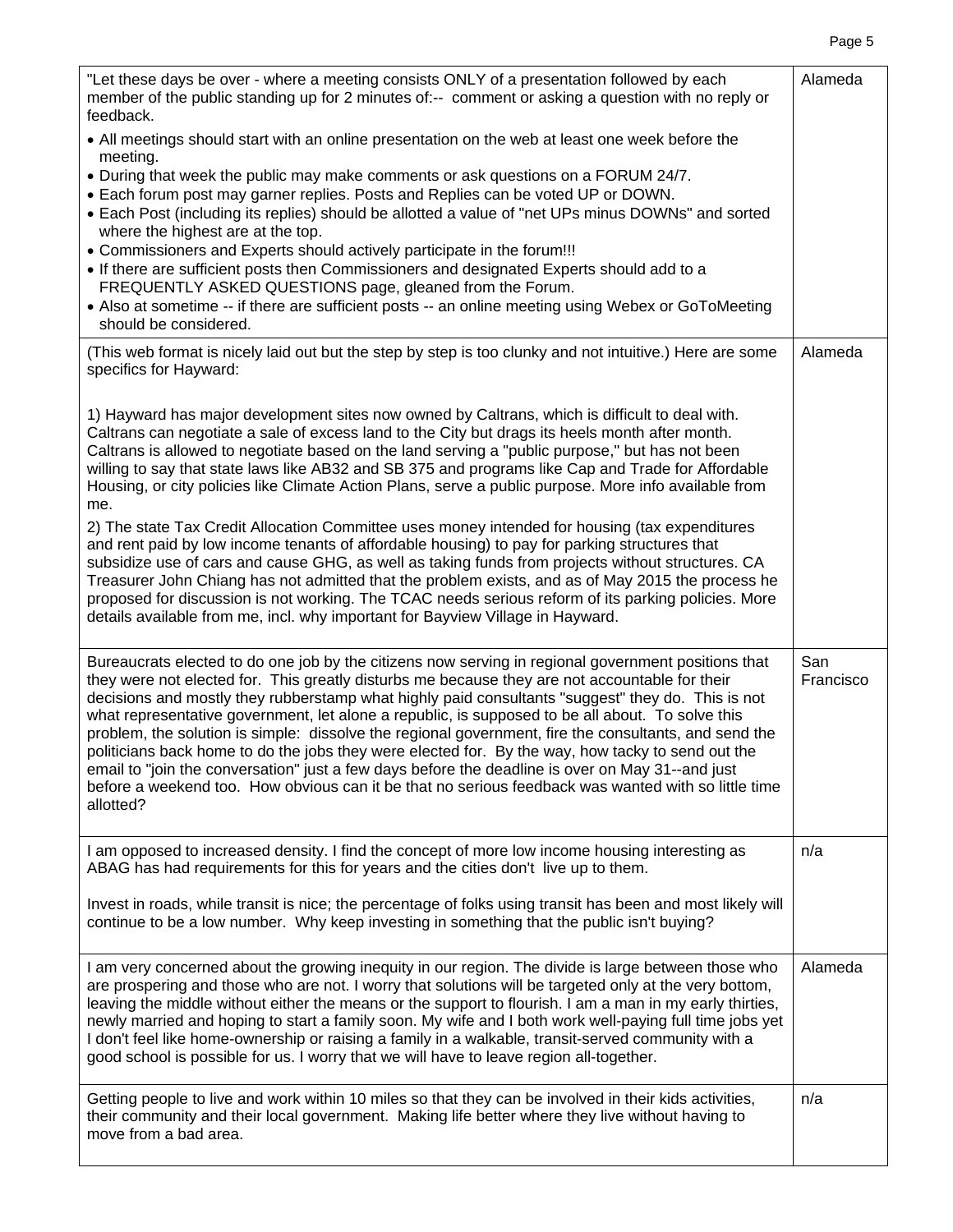My community is primarily a rural agricultural one which draws many visitors who come for recreation at a large lake and recreational region nearby. The population within my rural area tends to be lower income than the Bay area average with many seasonal farm workers, retired fixed income people and military employees. The transportation needs as I see them are improved transit options to provide access to shopping and medical services for low income and elderly residents and improved roadways to reduce the toll of collisions that occur with greater frequency on rural low standard highways. Solano 1. Greater job density. This is even more important than residential density in encouraging greater transit use. 2. Land use in general. We don't have a growth management policy in place like the Growth Management Act in the State of Washington, let along the urban boundaries enacted in Oregon. The problem is that these are tied up with statewide issues. As long as localities are allowed to set their own zoning rules there will continue to be "fiscal zoning" that encourages cities to zone for business and retail use at the expense of residential development; Proposition 13 has greatly exacerbated this problem. California needs a statewide solution to the problem of local finance, but I don't see anybody stepping forward to take the lead. Some possibilities for improving on finance (obviously these need to be studied in more detail for feasibility and effectiveness): statewide property tax statewide VMT fee - congestion pricing on all roads (the current managed lanes are not congestion pricing by any stretch of the imagination) more innovative ideas on providing greater transit coverage and access to transit statewide limits on where development can occur, or possibly higher taxation for low-density residential and business development reviewing all proposed new development for effects on jobs/housing balance At a project level, I support the following: 1. Full benefit-cost evaluation of all proposed new transportation projects. This should include all monetizable effects, e.g., travel time, reliability, safety (accidents), noise, greenhouse gas emissions, criteria pollutants 2. Post-implementation evaluation of all major transportation investments; i.e., did the project do what it was intended to do, and were there other positive or negative effects? Post-implementation evaluation is rare (the BART Impact Project was one of the few), but it is the only way to tell if we are spending our scarce resources wisely. Alameda The large regional housing shortage that has led to rapid increases in home prices and rents. I do not want my community to be home to only the old (bought homes long ago) Or the wealthy. We need more kinds of housing open to middle income families. Santa Clara The equitable distribution of resources is perhaps the greatest challenge in our community. Increase taxes to help distribute the wealth. San Mateo Housing affordability and displacement, uneven economic development and opportunities, inequities across all exposures and outcomes. The need for high-income cities and counties to accept and BUILD more affordable housing, the need for low-income communities in transition to have STRONG protections against displacement. The need for investment in our public education system by the vast wealth we have in this region, specifically from the tech industry that is driving much of the inequities we are experiencing. We need policy mechanisms to drive increased shifting of resources from the very wealthy to the low-income. We need jobs for mid-income workers, since we've lost our Alameda

middle class in the Bay Area.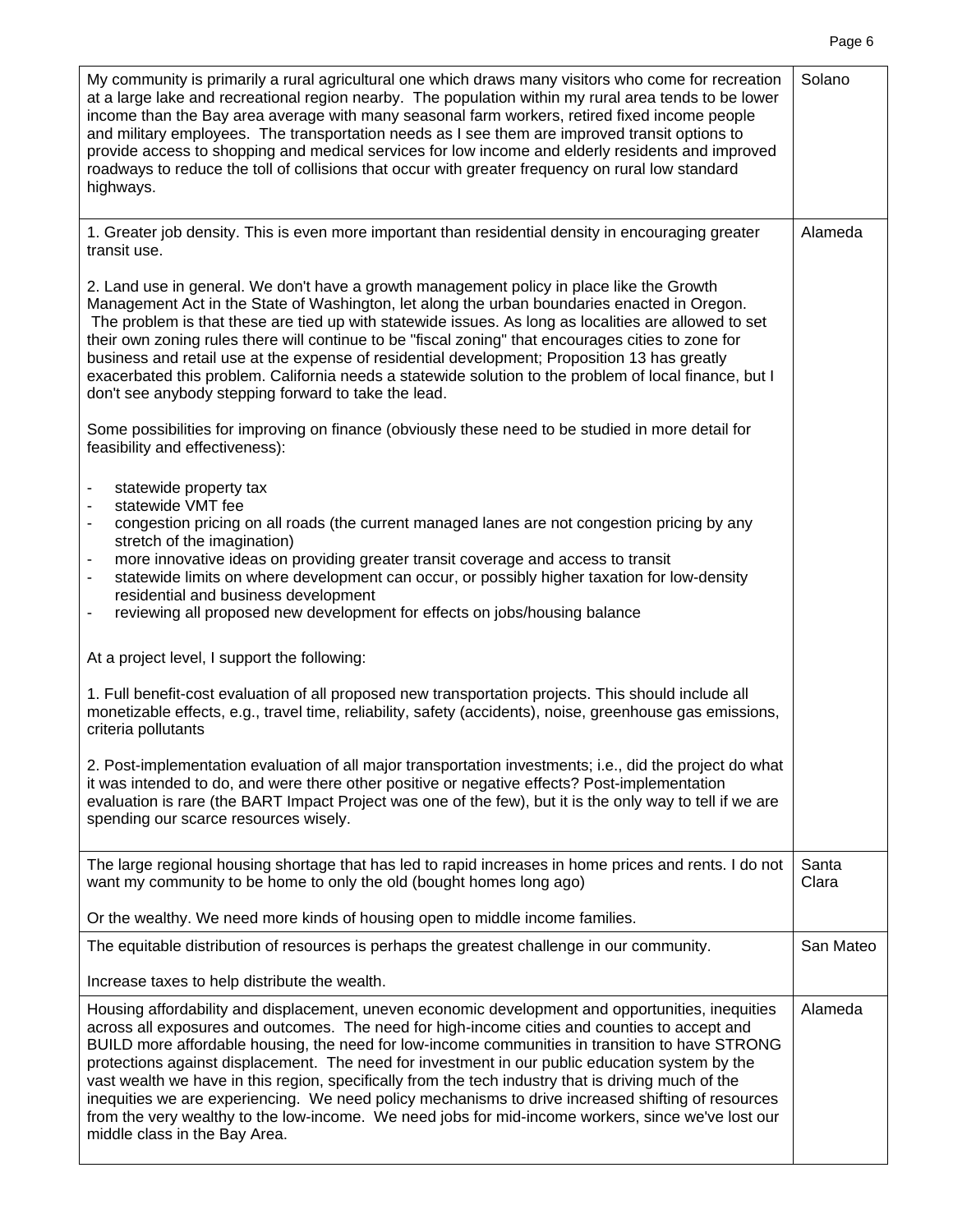| Biggest challenges for the Bay Area:                                                                                                                                                                                                                                                                                                                                                                                                                                                                                                                                                                                                                                                                                                    | Santa<br>Clara |
|-----------------------------------------------------------------------------------------------------------------------------------------------------------------------------------------------------------------------------------------------------------------------------------------------------------------------------------------------------------------------------------------------------------------------------------------------------------------------------------------------------------------------------------------------------------------------------------------------------------------------------------------------------------------------------------------------------------------------------------------|----------------|
| *Transportation: The number of motor vehicles on the street needs to come down despite increases<br>in population.                                                                                                                                                                                                                                                                                                                                                                                                                                                                                                                                                                                                                      |                |
| -> Potential public transport corridors, and we need to focus on making them reality. Improved<br>possibilities to use public transport in several stages: we need to design the public transport to<br>facilitate transfers between different bus lines / trains. Unfortunately, today it seems as access to one<br>bus stop within a mile is deemed 'good enough', independent of whether this bus allows me to go<br>anywhere in particular.                                                                                                                                                                                                                                                                                         |                |
| -> Potential bike corridors needs to be identified, instead of today's seemingly random sprinkling of<br>small pieces of bike lane. If these bike corridors pass through residential areas, on smaller side<br>streets, there may not even be a need for painted bike lanes, but they need to be planned to prevent<br>larger streets from forming impassable barriers.                                                                                                                                                                                                                                                                                                                                                                 |                |
| -> Electrification of CalTrain?                                                                                                                                                                                                                                                                                                                                                                                                                                                                                                                                                                                                                                                                                                         |                |
| *Access to water (well, that's for the whole state)<br>-> Expand the recycled water system; strongly encourage (new) commercial buildings to use<br>recycled water as far as possible (flushing toilets, landscaping,)                                                                                                                                                                                                                                                                                                                                                                                                                                                                                                                  |                |
| *Lack of housing:<br>-> I think we must accept denser cities, in particular along the public transport corridors.                                                                                                                                                                                                                                                                                                                                                                                                                                                                                                                                                                                                                       |                |
| Certainly the most visible challenge at the moment is the high cost of housing, but that challenge and<br>its solutions are complicated by the interplay with many other factors affecting the Bay Area. Clearly,<br>additional housing is needed, but I do not favor building it indiscriminately. Placing it near transit and<br>near workplaces, and building in bicycle and pedestrian access will help to mitigate the additional<br>traffic congestion brought by additional housing. The transportation network must connect with itself,<br>with homes, workplaces, shopping, schools, and healthcare in order to be effective. That may mean<br>retrofitting older neighborhoods as well as building facilities into new ones. | Santa<br>Clara |
| I also believe a range of options will be necessary, including some economical one-bedroom and<br>studio apartments for students and younger singles just starting out. Apartments and condos should<br>be built with an eye toward accommodating both families and older adults. And some attempt should<br>be made to ensure that we continue to mix our diverse ages, incomes, ethnicities, etc., rather than<br>create separate enclaves.                                                                                                                                                                                                                                                                                           |                |
| Smart growth should aim to preserve open spaces and natural areas.                                                                                                                                                                                                                                                                                                                                                                                                                                                                                                                                                                                                                                                                      |                |
| Right now, our public transportation system is piecemeal. Getting from A to B may involve multiple<br>agencies, multiple fares or tickets. Better interoperability could improve ridership. Even for facilities<br>and resources which already exist, better information might improve their use. I am surprised when<br>people living within a mile of our bike trail don't know it exists.                                                                                                                                                                                                                                                                                                                                            |                |
| For all of this to work, a disparate group of local, state, and regional governments and agencies will<br>need to work together. I am hopeful that Plan Bay Area will help to unify these different entities, their<br>approaches, and ultimately, their outcomes                                                                                                                                                                                                                                                                                                                                                                                                                                                                       |                |
| Insanely high housing prices, lack of public transit, loss of farmland and open space to more<br>development, lack of regulation of urban water use.                                                                                                                                                                                                                                                                                                                                                                                                                                                                                                                                                                                    | n/a            |
| 1. The biggest challenge in my city and the Bay Area is the high cost of housing, especially rents. For<br>the most part, recent college grads cannot even afford to rent here. Even teachers cannot afford to<br>live in the cities where they work.                                                                                                                                                                                                                                                                                                                                                                                                                                                                                   | Alameda        |
| 2. Econ 101. The law of supply and demand. Build more housing!                                                                                                                                                                                                                                                                                                                                                                                                                                                                                                                                                                                                                                                                          |                |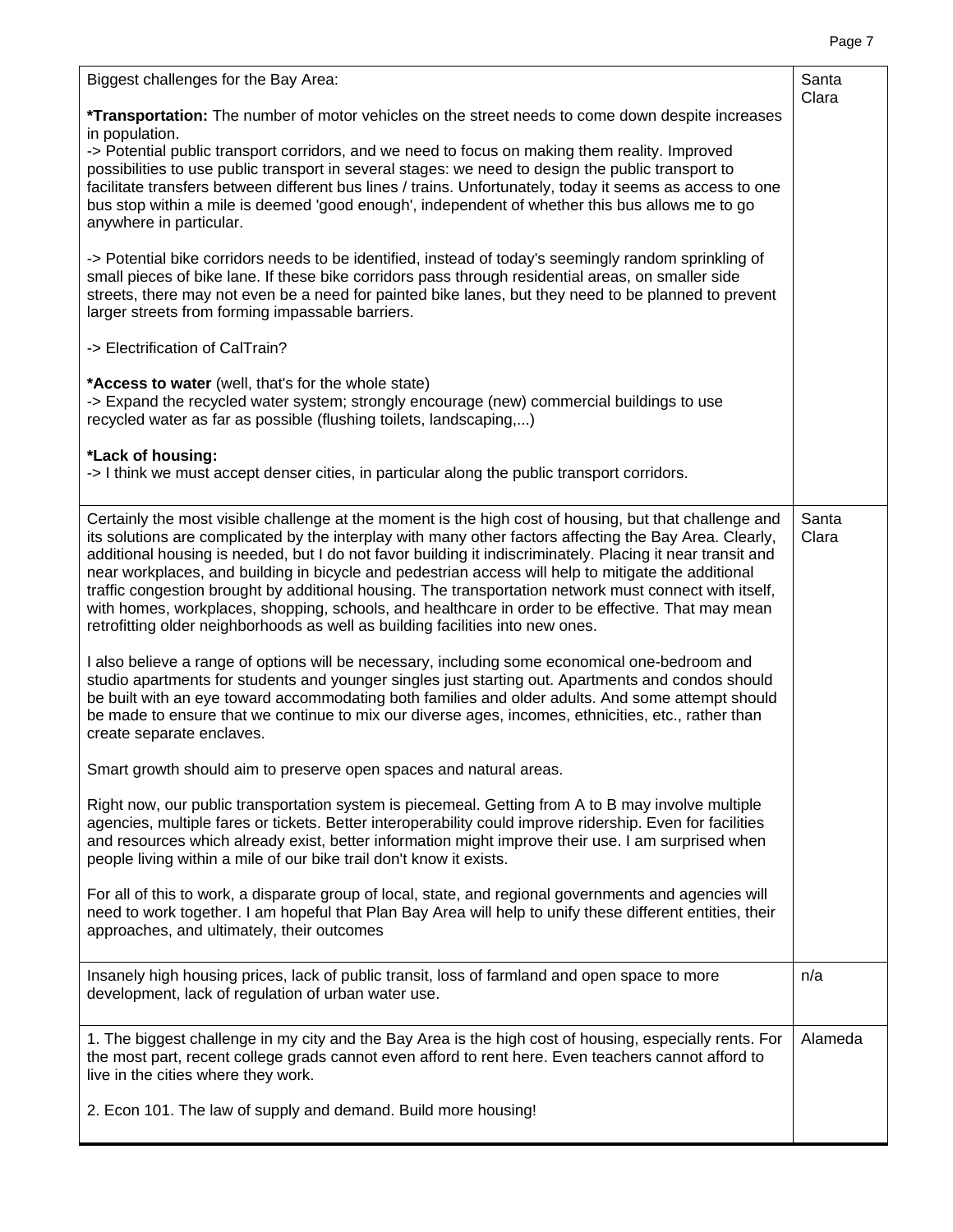## **Transportation Station Feedback**

How should we support the mobility needs of Bay Area residents now and over the next quarter-century? The virtual Transportation Station included displays about currently planned local and regional transportation projects (highways, public transit, bicycle/pedestrian, local road improvements, etc.). Participants were asked to post ideas for new projects, then to share their biggest transportation challenges and offer solutions for improving their trips.

#### Question: **What projects are missing? What would make it easier for you to get where you need to go?**

| <b>COMMENT</b>                                                                                                                                                                                                                                                                                                                                                                                                                                                                                                                                                                                                                                                                                                                                                                                                                                                                                                                                                                                                                                                                                                                                 | <b>County</b>    |
|------------------------------------------------------------------------------------------------------------------------------------------------------------------------------------------------------------------------------------------------------------------------------------------------------------------------------------------------------------------------------------------------------------------------------------------------------------------------------------------------------------------------------------------------------------------------------------------------------------------------------------------------------------------------------------------------------------------------------------------------------------------------------------------------------------------------------------------------------------------------------------------------------------------------------------------------------------------------------------------------------------------------------------------------------------------------------------------------------------------------------------------------|------------------|
| I'm glad that we've begun to look at such things as bicycle infrastructure and complete streets. The<br>number one reason I still hear from would-be bicycle riders is concern for safety.<br>I am concerned that the network is not quite as connected as it should be. I'd like to see more<br>bikeways cross city borders and physical barriers (e.g. freeways and railroad tracks). Between San<br>Jose and Santa Clara, the Berryessa-Hedding-Pruneridge corridor is not quite complete. Park<br>Avenue now has a nice bike lane, which doesn't quite make it all the way to downtown SJ, nor all the<br>way to Santa Clara. A little more coordination on these would make a huge difference. Looking at a<br>map, the Guadalupe River trail looks on a map as though it might someday connect to the 87<br>bikeway and thence to trails further south. I hope there are plans to connect these dots.<br>And to look at a bike map of San Jose, it's fairly clear that there are large sections of 101 lacking safe<br>crossings.<br>Many who ride bicycles actively know these things. I hope there will be attention both at local and | Santa<br>Clara   |
| regional levels to identify and improve upon such disconnects.                                                                                                                                                                                                                                                                                                                                                                                                                                                                                                                                                                                                                                                                                                                                                                                                                                                                                                                                                                                                                                                                                 |                  |
| TOAH is very good.<br>Faster headway on Bart trains would be good.<br>Bay Area bike share is very good.                                                                                                                                                                                                                                                                                                                                                                                                                                                                                                                                                                                                                                                                                                                                                                                                                                                                                                                                                                                                                                        | Alameda          |
| The heavy emphasis on big, expensive rail projects seems out of date when light-weight small-scale<br>and relatively inexpensive advanced transit options are ready to implement. Specifically, instead of<br>planning for a \$4.7B BART Phase 2 extension under San Jose to Santa Clara that provides 4<br>stations, consider the option of a \$2B Automated Transit Network that serves downtown plus much of<br>the surrounding area with 100 stations as outlined at http://sunnyhillsneighborhood.org/BART-PRT-<br>comments.pdf                                                                                                                                                                                                                                                                                                                                                                                                                                                                                                                                                                                                           | Santa<br>Clara   |
| The single project that would help the most is to unify the fare structure and eliminate transfer<br>penalties, particularly between operators. Clipper has hidden much of the ugly parts but doesn't deal<br>with the reality that using more than one system is too costly. It would be like Macy's charging to use<br>their escalators because it happened to be more cost-effective for the store to be arranged on<br>multiple floors. We don't need operator merging for this. What we need is back-end computer<br>negotiation behind Clipper, so that each operator providing part of a trip is fairly compensated for<br>their part, but without charging merely for the act of transferring.<br>Every FasTrak customer should automatically get a Clipper card which feeds off the same account,<br>to reduce barriers to trying transit for drivers who don't use it now. I've suggested this several times                                                                                                                                                                                                                         | San<br>Francisco |
| before to MTC over the last five years; no surprise, zero action has resulted, as is usually the case<br>with publicly-generated suggestions which always calls into question one's logic in even responding<br>on this site.                                                                                                                                                                                                                                                                                                                                                                                                                                                                                                                                                                                                                                                                                                                                                                                                                                                                                                                  |                  |
| In general, Bay Area transit service is way too fragmented and poorly-integrated. Again, I'm not<br>advocating operator merging as SF Muni would get looted and destroyed.<br>Somehow, we've built roads which go where motorists actually want to go, but we don't build transit<br>that way. Here, politics trumps common sense, so that low-productivity but easily-sellable projects<br>get built often at enormous cost. A good example is the OAK-BART connection; pretty, but at our<br>fairly primitive level of transit development, should have been a low priority for \$450 million.                                                                                                                                                                                                                                                                                                                                                                                                                                                                                                                                               |                  |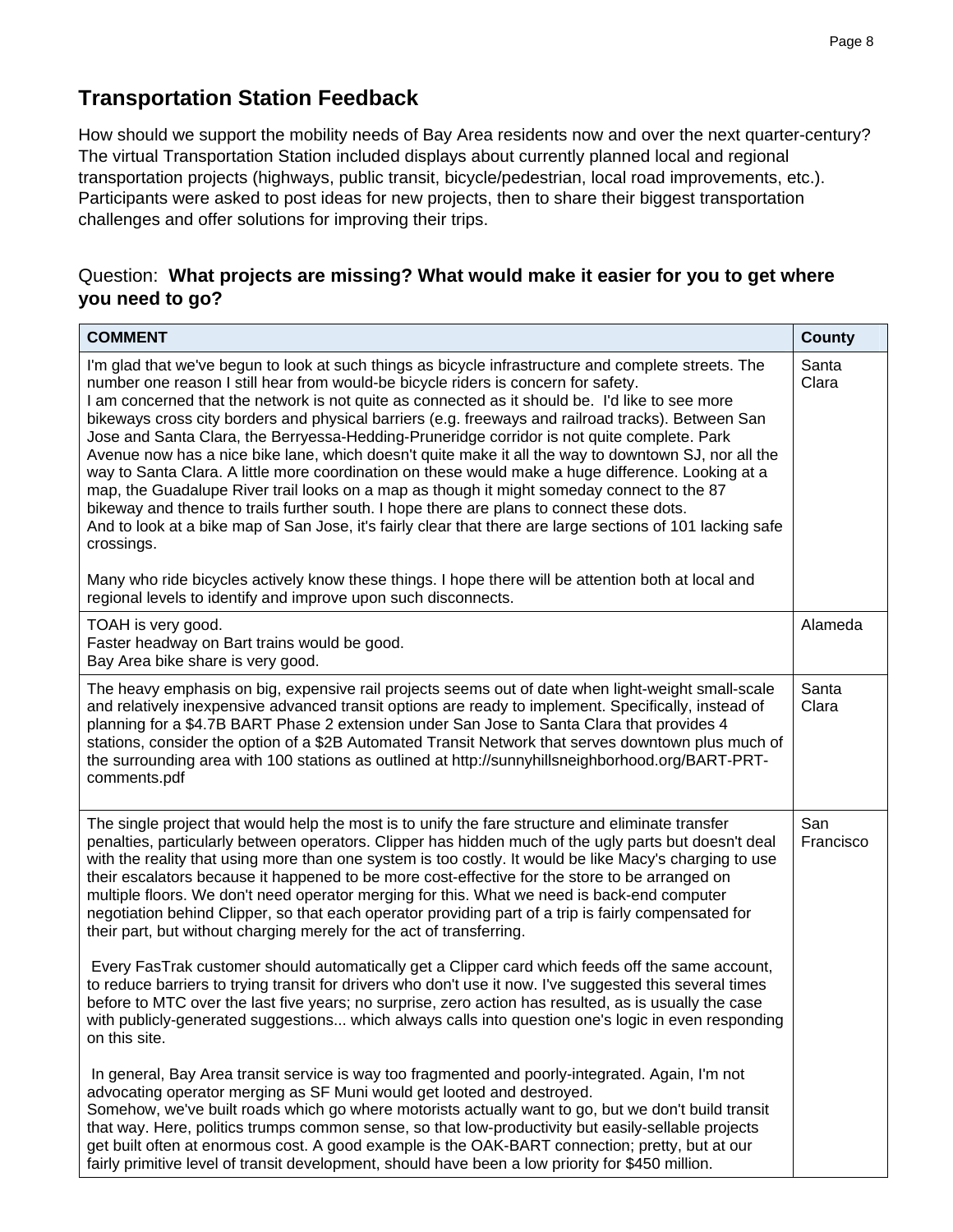| Based on the projects show in this presentation, I feel that if these projects are completed as<br>planned, the Bay Area will be well served. Too many projects, serving limited needs in particular<br>neighborhoods, dilutes the common good and costs too much.                                                                                                                                                                                                                                                       | Contra<br>Costa |
|--------------------------------------------------------------------------------------------------------------------------------------------------------------------------------------------------------------------------------------------------------------------------------------------------------------------------------------------------------------------------------------------------------------------------------------------------------------------------------------------------------------------------|-----------------|
| We need to utilize technology more to increase capacity of existing infrastructure. We should look for<br>ways to decrease demand while moving traffic away from what will become dense neighborhoods.                                                                                                                                                                                                                                                                                                                   | n/a             |
| You're missing the East - West commute along the Dumbarton Bridge. There is not enough travel<br>options for someone commuting from the East Bay to the Peninsula.                                                                                                                                                                                                                                                                                                                                                       | Alameda         |
| The following projects should be studied in order to determine if they would impact the 92/101/280<br>commutes:                                                                                                                                                                                                                                                                                                                                                                                                          | San Mateo       |
| 1. HOV lane on 92 bridge portion<br>Toll charge on 92 from 280 to 101 in both directions<br>2.<br>Commute lane on 92 between 280 and 101 with expansion of 1 lane in each direction.<br>3.<br>Upgrade of all on/off ramps along 92, including signalization of local arterials leading to and from<br>4.<br>highway.                                                                                                                                                                                                     |                 |
| We need more secure bike parking options. Namely, on-demand electronic bike lockers like those at<br>BART and 24/7 bike parking rooms. All the bike parking should accept the Clipper card!                                                                                                                                                                                                                                                                                                                              | n/a             |
| As I attend county TAC and Board meetings, it's become obvious that even with their project lists<br>complete, and growth goals met, that GHG levels are remaining the same. None has reported a<br>decrease that meets the targets of PBA. It's obvious to me that, despite the efforts of the MTC and<br>partner agency not to ruffle feathers, some more radical steps must be taken, especially with regard<br>to mode share, and especially transportation funding.                                                 | n/a             |
| There are a few things that would have good outcomes, GHG-wise:                                                                                                                                                                                                                                                                                                                                                                                                                                                          |                 |
| 1. Lower speed limit to 55. Emissions increase at a high rate when vehicles are out of the 35-55<br>range. This alone would probably meet GHG reduction targets.                                                                                                                                                                                                                                                                                                                                                         |                 |
| 2. Truck-to-rail freight shift. Rail is so much more efficient than trucks, plus it would alleviate some<br>congestion, and reduce roadway damage.                                                                                                                                                                                                                                                                                                                                                                       |                 |
| 3. Electrify. Not just Caltrain, but all rail in the state possible. Hybrid-electric engines could switch to<br>diesel when leaving electrification zones                                                                                                                                                                                                                                                                                                                                                                |                 |
| 4. Streamline High Speed Rail construction. This will be the model system and will "spark" more<br>HSR development around the country. We are 50 years behind the rest of the world in HSR<br>development, but we're treating the project like a re-invented wheel.                                                                                                                                                                                                                                                      |                 |
| 5. Better bike-ped facilities and planning. Look to Copenhagen.                                                                                                                                                                                                                                                                                                                                                                                                                                                          |                 |
| 6. More BRT/Rapid Bus utilization. Cheaper and faster than pouring \$\$ into another BART tube.                                                                                                                                                                                                                                                                                                                                                                                                                          |                 |
| 7. CONSOLIDATE KEY BAY AREA TRANSIT AGENCIES!! This is the obvious solution to<br>coordinating transit schedules and payment methods, and saving money on administration.<br>Eliminate the daunting idea that you have to deal with multiple agencies and pay multiple times to get<br>anywhere regionally. MTC and SPUR's reluctance to move on this speaks to inefficiency, at best,<br>and corruption, at worst. And this solution is so obvious that everyone notices and questions why it<br>wasn't done years ago. |                 |
| 8. Parking control. Enforce parking maximums. Eliminate open parking lots, both because they're<br>space for housing, but they're heat sinks that exacerbate the warming problem, and runoff sends<br>chemicals into out water bodies                                                                                                                                                                                                                                                                                    |                 |
| 9. Plant big trees! As many as possible. Big canopy trees create shade, purify the air, and even<br>calm traffic.                                                                                                                                                                                                                                                                                                                                                                                                        |                 |
| It's time to play hardball if this problem is to be solved. That's all for now.                                                                                                                                                                                                                                                                                                                                                                                                                                          |                 |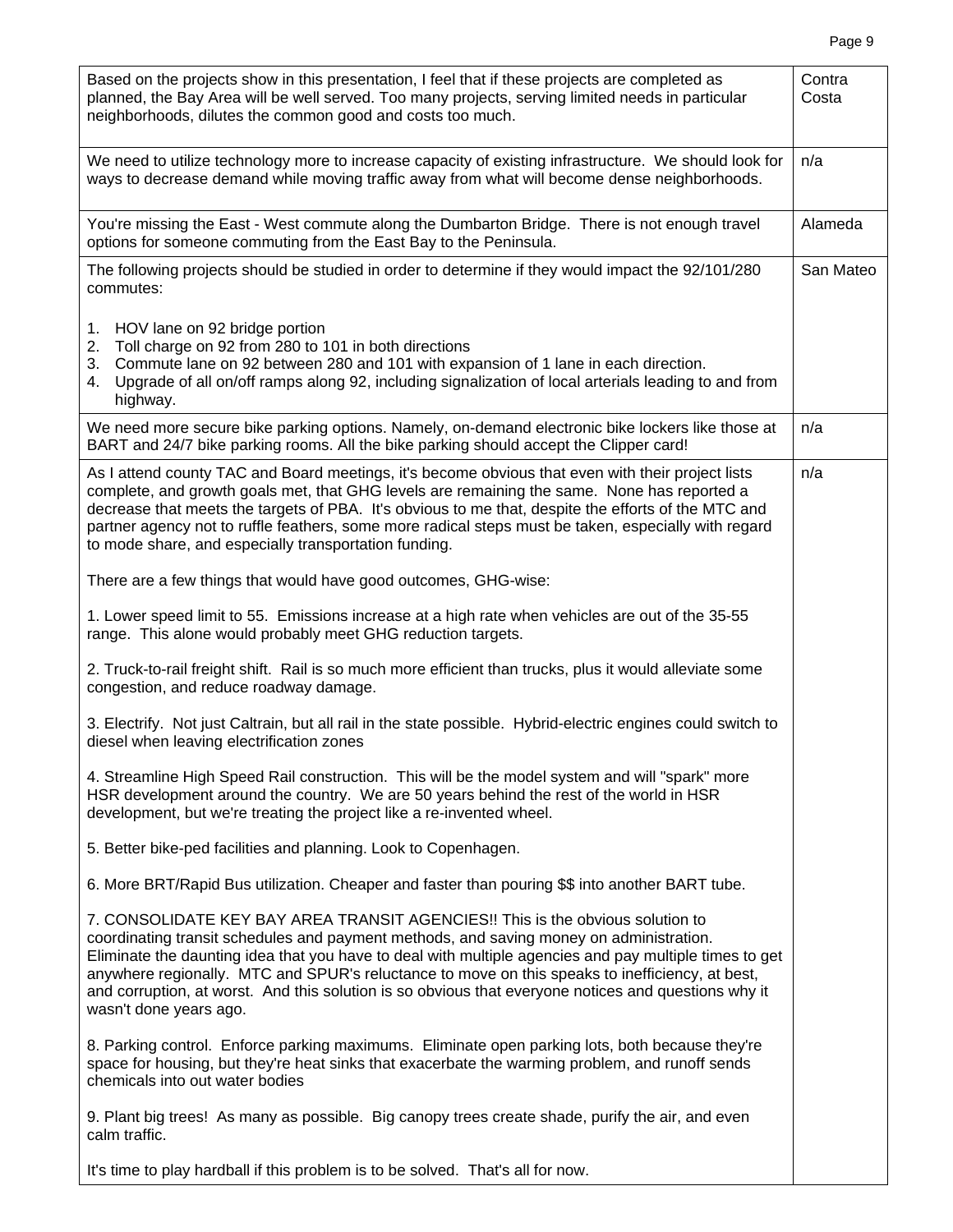| Sorry, it is too time consuming to read all of your accomplishments. I would like to see:                                                                                                                                                                                                                                                                                                                                                                                 | Alameda         |
|---------------------------------------------------------------------------------------------------------------------------------------------------------------------------------------------------------------------------------------------------------------------------------------------------------------------------------------------------------------------------------------------------------------------------------------------------------------------------|-----------------|
| 1. Commitment to Dumbarton Rail and Altamont alignment for HSR as the most cost-effective and<br>linked solutions for long distance access to the Bay Area and to increase trans-Bay transit capacity.                                                                                                                                                                                                                                                                    |                 |
| 2. Commitment to CalTrain electrification and extension to the Transbay Terminal as the most cost-<br>effective way to increase capacity on the peninsula into The City.                                                                                                                                                                                                                                                                                                  |                 |
| So far, politics has trumped analysis, resulting in cost increases and delay.                                                                                                                                                                                                                                                                                                                                                                                             |                 |
| 3. Pricing reforms are by far the most cost-effective solution to congestion and parking problems.<br>HOV lanes make the problems worse. Tolls and ramp meters and market parking charges can work.<br>The biggest problem is the gap between knowledge that pricing reform works and implementation,<br>caused by the total failure of MTC to understand the psychology of how to frame reforms and sell<br>them to a skeptical and uninformed public. I have more info. |                 |
| I appreciate the opportunity to provide feedback and thank you for the great work done so far. I hope<br>to see these things accomplished soon:                                                                                                                                                                                                                                                                                                                           | Contra<br>Costa |
| 1. Clipper card seamless use on all transit agencies in Bay Area                                                                                                                                                                                                                                                                                                                                                                                                          |                 |
| 2. Very clear & simple HOV signs (example- Sunol Grade signs are confusing to the average driver)                                                                                                                                                                                                                                                                                                                                                                         |                 |
| 3. Support for school bussing programs like Traffix in the San Ramon Valley- this is the ultimate<br>example of a carpool & it sells out within hours/days of opening                                                                                                                                                                                                                                                                                                     |                 |
| It seems as if the MTC has already decided how and where they are spending money on transit. The<br>plan presents ideas and only allows people only support predetermined plans. Bike lanes across<br>bridges is ridiculous. Commuters do not bike across bridges to commute to work. The overall plan<br>attempts to socially engineer people into a biking and public transit lifestyle that is not of our<br>choosing.                                                 | n/a             |
|                                                                                                                                                                                                                                                                                                                                                                                                                                                                           |                 |
| Bike lane over both spans of the Bay Bridge.                                                                                                                                                                                                                                                                                                                                                                                                                              | Alameda         |
| Ferry service to/from Berkeley.                                                                                                                                                                                                                                                                                                                                                                                                                                           |                 |
| SMART service to Larkspur terminal (not just San Rafael).                                                                                                                                                                                                                                                                                                                                                                                                                 |                 |
| Complete the Highway 101 widening project in Northern Marin/Sonoma.                                                                                                                                                                                                                                                                                                                                                                                                       |                 |
| Bike sharing throughout the east bay (not just Oakland).                                                                                                                                                                                                                                                                                                                                                                                                                  |                 |
| The time for viable automobile-centric solutions is pretty much over. There are economic forces<br>pressing for a "business as usual" approach to transportation planning, but these forces are single-<br>minded on economic returns, and not on sustainability. Commuting as a lifestyle needs to begin to<br>change now, for the Bay Area to remain viable in the future.                                                                                              | n/a             |
| As to the East span of the Bay Bridge, haven't we proven we can no longer build anything, or even<br>manage the money for others to do so??                                                                                                                                                                                                                                                                                                                               |                 |
| When tax collectors claim funds are for one project and divert them to another, it leaves the public<br>with distrust. But there needs to be funds collected for the interstate 80 and San Pablo Dam Rd.<br>overcrossing project that have not yet been put on the ballot. The shoulder disappears into a<br>concrete wall, and the height of the overcrossing is very low.                                                                                               | n/a             |
| The Carlson off ramp from interstate 80 west bound is one lane and needs to be two.                                                                                                                                                                                                                                                                                                                                                                                       |                 |
| The Central Ave. area with I-80 & I-580 are in the planning stages, but the funds are not in sight yet.                                                                                                                                                                                                                                                                                                                                                                   |                 |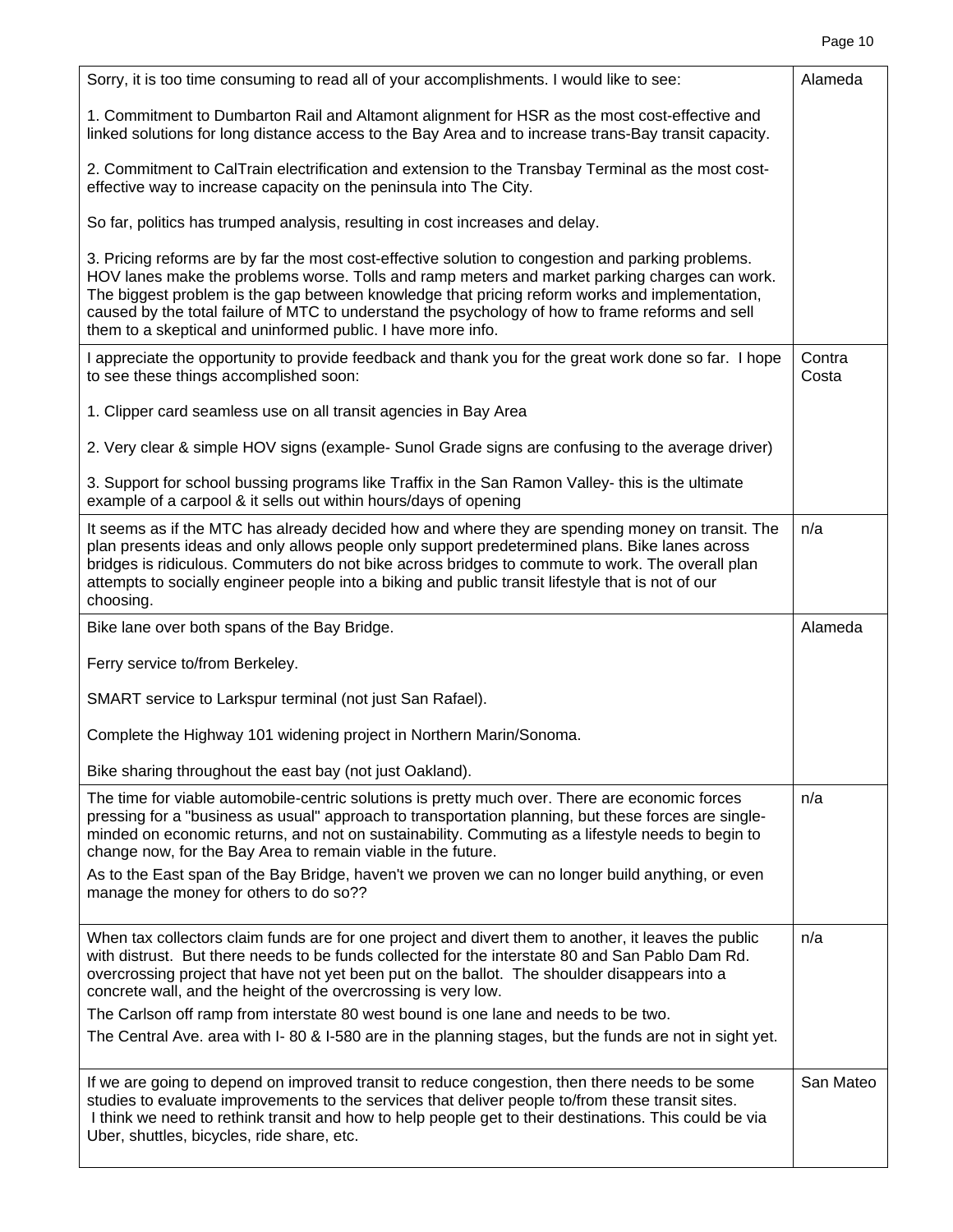|  | ĸ<br>ıc<br>н |  |
|--|--------------|--|
|--|--------------|--|

| The public transit projects are rail-heavy and bus-negligent.<br>The list of projects does not include low-income transit pass or youth bus pass, and it should.<br>The list does not give a sense of what the funding is for each project, but if the order of the list is in<br>order of funding, then TOD Affordable Housing should be at the top, as well as SRTS and bike/ped<br>infrastructure.<br>The highway projects should be decreased.                                                                  | Alameda        |
|---------------------------------------------------------------------------------------------------------------------------------------------------------------------------------------------------------------------------------------------------------------------------------------------------------------------------------------------------------------------------------------------------------------------------------------------------------------------------------------------------------------------|----------------|
| * A modification to the Clipper system so that one can transfer between different bus lines on the<br>same ticket (/fee).                                                                                                                                                                                                                                                                                                                                                                                           | Santa<br>Clara |
| * For the city of Santa Clara: bike routes that pass 101. Presently, there are 4 routes past this<br>freeway, out of which I only consider the trail to be decently safe                                                                                                                                                                                                                                                                                                                                            |                |
| ** San Tomas Aquino Creek trail which is, formally, closed after sunset and definitely closed in parts<br>during stadium events and heavy rains = not a reliable route for commuting between northern and<br>southern Santa Clara                                                                                                                                                                                                                                                                                   |                |
| ** San Tomas Expressway which, as all expressways, is very far from inviting for anyone who is not<br>already an exceptionally adept cyclist.                                                                                                                                                                                                                                                                                                                                                                       |                |
| ** Lafayette Street which is only marginally better than the expressway                                                                                                                                                                                                                                                                                                                                                                                                                                             |                |
| ** Great America Parkway: the bike lane suddenly disappear before the 101 overpass; where the<br>ramps to the 101 attach to GAP makes for the scariest individual intersections that I've seen in the<br>Bay Area. I almost prefer to use the trail above, even in darkness, despite recommendations from the<br>SCPD not to use that trail in darkness, to pass this intersection on a bike.                                                                                                                       |                |
| * For the city of Santa Clara: bike route/bike corridors that attach to the bike routes of the neighboring<br>cities.                                                                                                                                                                                                                                                                                                                                                                                               |                |
| * Electrification of CalTrain.                                                                                                                                                                                                                                                                                                                                                                                                                                                                                      |                |
| * El Camino Bus Rapid Transit                                                                                                                                                                                                                                                                                                                                                                                                                                                                                       |                |
| What is missing is a map of the entire bay area showing a completely interconnected protected bike<br>lane network that effectively feeds every BART, CALTrain, Capitol Corridor, light rail, and other high-<br>capacity mass-transit mode.                                                                                                                                                                                                                                                                        | n/a            |
| In addition to the map, what is also missing is a vision, strategy, and plan for such a bay-area-wide<br>protected bike lane network. No transportation option is less expensive to build or more effective at<br>increasing network capacity per dollar. Because approximately 10 bikes fit in the space of 1 car,<br>converting space to protected bike lanes increases network capacity and in New York, for example,<br>has actually reduced car congestion despite removing a car lane to make room for bikes. |                |
| A quarter century is long enough to build this $a \in \mathfrak{m}$ now is the time to put forth the vision and roadmap,<br>even if the first draft endures changes. Identify the key corridors now and identify the firm criteria that<br>it must be completely interconnected and it must be protected.                                                                                                                                                                                                           |                |
| Thank you very much for the opportunity.                                                                                                                                                                                                                                                                                                                                                                                                                                                                            |                |
| More alternate modes of transportation across the San Mateo and Dumbarton Bridges. Not structural<br>improvements/changes, but a great supplement would be for a ferry service from East Bay to the<br>Peninsula. HOV/HOT lanes across the bridges. Why are people that want to take alternate modes of<br>travel being denied the east-west movement?                                                                                                                                                              | n/a            |
| A complete network of protected bicycle lanes.<br>Closing the bike lane gaps on my way to BART would make it easier for me to get where I need to<br>go. Also, modernize BART and make it more efficient.<br>My family owns two cars and pays for gas. We want 100 percent of our gas tax dollars to go to<br>building protected bike lanes and improving public transit. Thanks.                                                                                                                                   | Alameda        |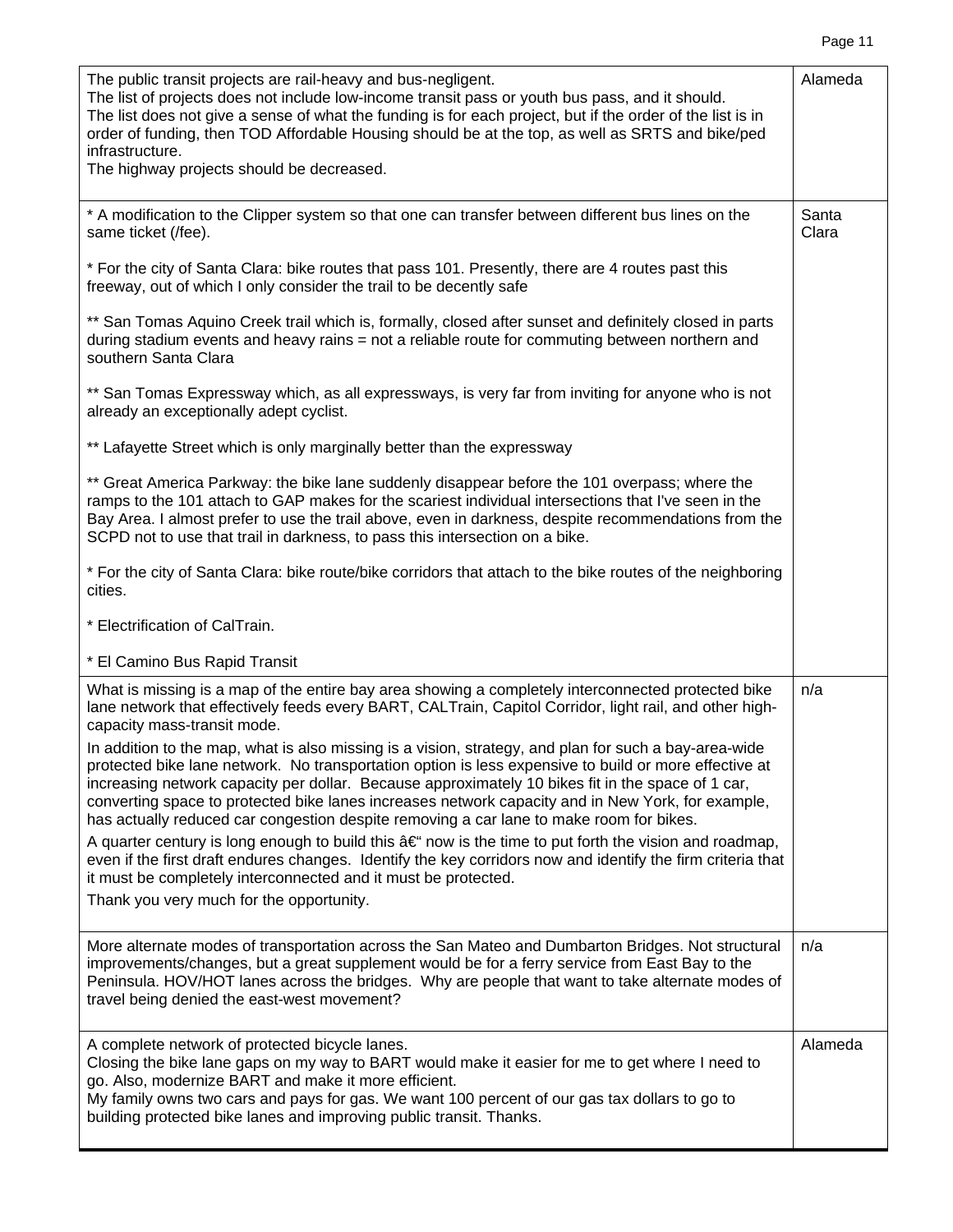#### Question**: What are the biggest transportation challenges in your town? In the Bay Area? What would make it better?**

| <b>COMMENT</b>                                                                                                                                                                                                                                                                                                                                                                                                                                                                                                                                                                                                                                                                        | <b>County</b>    |
|---------------------------------------------------------------------------------------------------------------------------------------------------------------------------------------------------------------------------------------------------------------------------------------------------------------------------------------------------------------------------------------------------------------------------------------------------------------------------------------------------------------------------------------------------------------------------------------------------------------------------------------------------------------------------------------|------------------|
| Clogged roads (a consequence of spread-out housing and workplaces) lead drivers onto "bleeder"<br>streets, small parallel routes which should be quieter. The commute hours spread much as routes do.                                                                                                                                                                                                                                                                                                                                                                                                                                                                                 | Santa<br>Clara   |
| I hope that better bicycling and public transportation infrastructure, along with infill growth to improve<br>density, especially along transit corridors, will lead more people to explore alternatives to single-<br>driver automobiles, and allow the region to grow even as traffic diminishes.                                                                                                                                                                                                                                                                                                                                                                                   |                  |
| Our biggest challenge is our inability to maintain our own infrastructure. Both BART and our roads<br>need more funding to keep them from falling apart. We should use maintenance as an opportunity to<br>revisit the design of our roads and BART and make any changes we can that help, no matter how<br>minor.                                                                                                                                                                                                                                                                                                                                                                    | Alameda          |
| The biggest transportation challenges Are the disrepair of Bart, Bart needs better headway and there<br>needs to be more bike lanes                                                                                                                                                                                                                                                                                                                                                                                                                                                                                                                                                   | Alameda          |
| BART needs a second transbay tube. Currently Bart has no redundancy in its system, so that if<br>something happens either police activity, a repair or a medical emergency, all of Bart has to shut<br>down, having a second tube will keep Bart going even in these cases. Also as more and more people<br>take Bart, capacity needs to increase, the new trains will help, but if the rate of increase continues,<br>and it will take a few decades to build, another transbay tube will be needed sooner rather then later.                                                                                                                                                        | Alameda          |
| Both the San Jose International Airport People Mover and the \$4.7B Berryessa to San Jose BART<br>Extension could be replaced with a \$2B Automated Transit Network that serves downtown, the<br>airport. Diridon Station plus much of the surrounding area with 100 stations as outlined at<br>http://sunnyhillsneighborhood.org/BART-PRT-comments.pdf. Such a network that operates 24/7 to<br>deliver people non-stop from their origin station to destination at average speeds exceeding BART,<br>APM or personal automobile could make a huge dent in our area's CO2 emissions and congestion by<br>capturing far more than the 2% of commuters who actually use transit today. | Santa<br>Clara   |
| Most traffic from our and an adjacent community must pass through an inefficient road design. Most<br>new growth will occur in this same area, exacerbating problems. We need ways to reduce demand<br>and utilize infrastructure more effectively.                                                                                                                                                                                                                                                                                                                                                                                                                                   | n/a              |
| The whole concept of Plan Bay Area is completely flawed. It is just more of the same old worn out<br>idea for open ended population growth and development and a scheme to perpetuate the interests of<br>real estate and construction industry.                                                                                                                                                                                                                                                                                                                                                                                                                                      | San<br>Francisco |
| Population growth is a biological phenomenon having nothing to do with economics. The projected<br>"phenomenal" job growth must be based on continued government spending on more useless<br>projects and hiring for administrative staffing rather than jobs that really produce something.<br>Take rampant government spending out of the picture and there will be no need to plan for more                                                                                                                                                                                                                                                                                        |                  |
| people or jobs.                                                                                                                                                                                                                                                                                                                                                                                                                                                                                                                                                                                                                                                                       |                  |
| We don't have enough options for the last mile to the commute. Whether it be a bus service in<br>suburban Fremont or a shuttle service to get us to the major transportation arterials such as BART.<br>And there is a lack of available parking at BART to accommodate all of the riders. If more options<br>were given to people to get to BART rather than driving I think they would do it.                                                                                                                                                                                                                                                                                       | Alameda          |
| Lack of resources/priority to take care of the infrastructure we have. Poor condition of streets, roads,<br>bridges and transit facilities. The longer we wait to address, the worse it gets and the cost continues<br>to grow. We need to address safety on rural corridors for vehicles, bikes and peds.                                                                                                                                                                                                                                                                                                                                                                            | Contra<br>Costa  |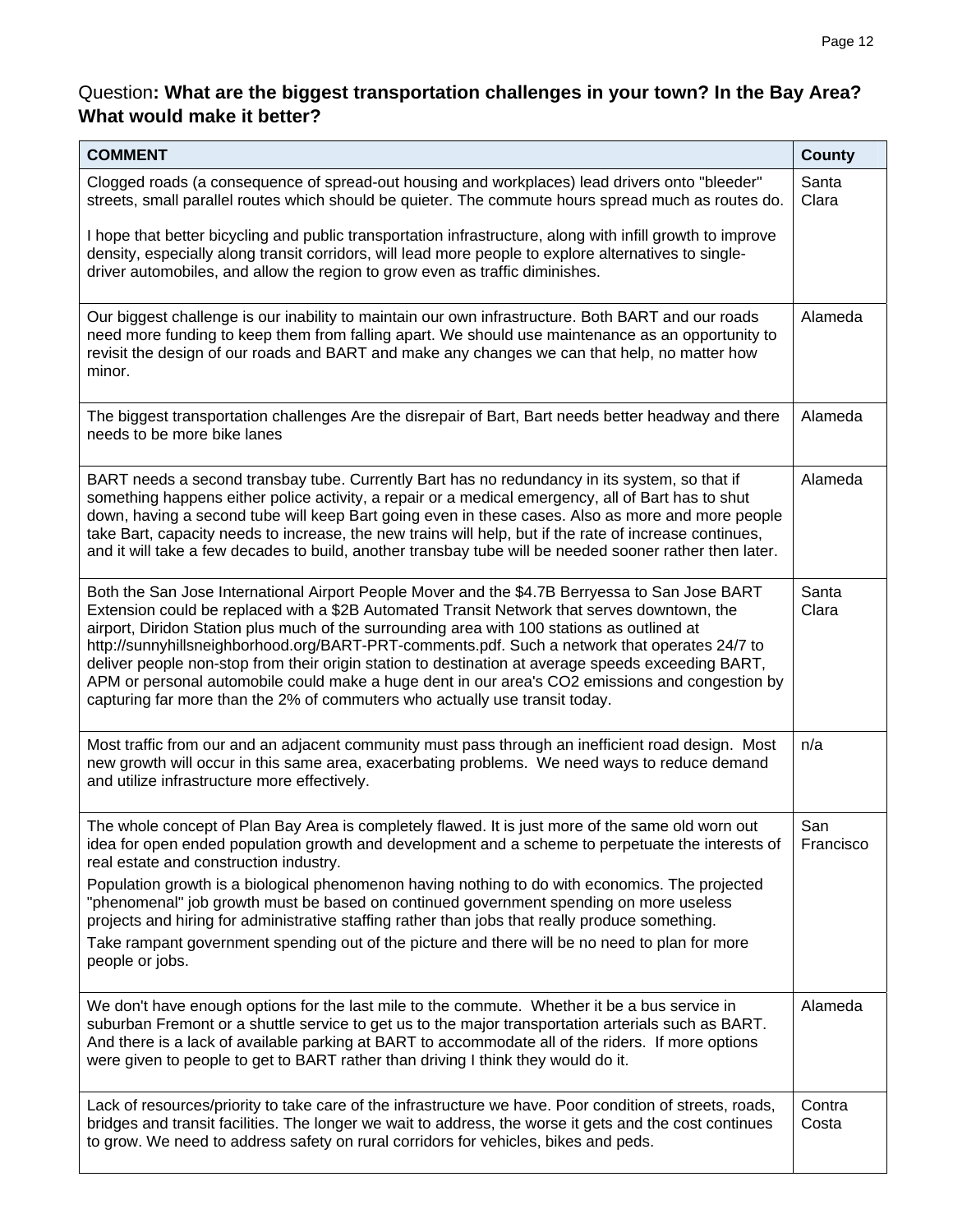| ĸ<br>æ<br>., |  |
|--------------|--|
|              |  |

| In the 94521 area of Concord and the City of Clayton, residents have no easy access to transit or<br>highways. All traffic funnels through Treat Blvd and Ygnacio Valley Rd (including residents of<br>Pittsburg and Antioch), which are the only two corridors providing connection to Walnut Creek/PH<br>BART and I-680. I would like to see the local transportation authorities invest in a solution to this<br>problem. For 20+ years the local sales tax funds have been predominantly used on projects in East<br>Contra-Costa (Highway 4 Widening and eBART) and Southwest Contra-Costa County (Caldecott<br>Tunnel and I-680 in San Ramon/Danville). Now is the time to invest in a transportation solution for<br>Central County.                                                                                                                                                                                                                                                                                                 | Contra<br>Costa |
|---------------------------------------------------------------------------------------------------------------------------------------------------------------------------------------------------------------------------------------------------------------------------------------------------------------------------------------------------------------------------------------------------------------------------------------------------------------------------------------------------------------------------------------------------------------------------------------------------------------------------------------------------------------------------------------------------------------------------------------------------------------------------------------------------------------------------------------------------------------------------------------------------------------------------------------------------------------------------------------------------------------------------------------------|-----------------|
| On a more regional level, I see a great benefit to the "First and Last Mile" connections to mass<br>These connections provide an efficient solution to get commuters to and from their home<br>transit.<br>and place of business by supplementing the mass transit service. In many cases these connections<br>are funded by private entities for the use of their employees, exclusively. However, the growing<br>trend of Transportation Management Associations (private non-profit organizations) has provided an<br>opportunity for private entities to collaborate on transportation solutions, such as "First and Last Mile"<br>shuttle services, with the benefit of sharing in the cost for such services and providing a valued<br>service to the community. It would be good to see more of a partnership between these TMA's and<br>local/regional public entities, particularly with regard to public funding contributions for successful<br>TDM services established by the TMA's, which provide a benefit to the community. |                 |
| The private business community, particularly the tech industry, have a vested interest in innovating<br>sustainable transportation solutions. Perhaps a collaborative partnership between these top leading<br>businesses and the state and regional transportation leaders/policy makers, if it does not already<br>exist, would enhance the vision of future transportation in the Bay Area.                                                                                                                                                                                                                                                                                                                                                                                                                                                                                                                                                                                                                                              |                 |
| The Alameda County list of project is not organized in a way relevant for policy. Road projects that<br>increase capacity need to be separated from maintenance and minor operational improvements.<br>Listing projects by cost is a good idea but the list does not reveal cost. Some of the projects I know of<br>are complete, e.g., 238 corridor and Oakland Airport Connector. The projects may list cost from<br>lower to higher, but listing by topics does not reveal differences among all projects. You obscure the<br>whole cost issue.                                                                                                                                                                                                                                                                                                                                                                                                                                                                                          | Alameda         |
| As an "improvement" program you ignore "program" projects like pricing reforms that thus cannot<br>compete for funds. Funding sources have restrictions but they should not crimp the analysis. Apart<br>from cost, there is no info on cost effectiveness, so a blatantly wasteful project like ferry service pops<br>up innocently on the list.                                                                                                                                                                                                                                                                                                                                                                                                                                                                                                                                                                                                                                                                                           |                 |
| You can't expect the public to have the critical info that MTC has, and denying them a framework for<br>choice makes public comment almost meaningless. MTC should imitate Next 10 for an outstanding<br>system of public education and consultation. The MTC format used here reinforces my opinion and<br>that of knowledgeable advocates that MTC uses ineffective public processes to continue politically-<br>based priorities of top staff and Commissioners. Not all of these are bad--the commitment to<br>maintenance over new projects is helpful, but as far public comment is concerned, it is structured to<br>have a show of consultation to hide business as usual.                                                                                                                                                                                                                                                                                                                                                          |                 |
| Roadway quality on certain designated bike routes needs to be improved to encourage bike transit<br>(e.g. Shafter Ave connection between Berkeley/Rockridge and downtown Oakland).                                                                                                                                                                                                                                                                                                                                                                                                                                                                                                                                                                                                                                                                                                                                                                                                                                                          | Alameda         |
| Unlike BART, there needs to be a way of getting from a home to a park and ride to a destination<br>near school or work with a better distribution system with a compatible return system until people can<br>live and work closer to home and not need 2 hours to commute each way.                                                                                                                                                                                                                                                                                                                                                                                                                                                                                                                                                                                                                                                                                                                                                         | n/a             |
| Increase transportation taxes, increase revenues to cover new projects, redistribute the wealth by<br>helping people get to work, school, home, etc.                                                                                                                                                                                                                                                                                                                                                                                                                                                                                                                                                                                                                                                                                                                                                                                                                                                                                        | San Mateo       |
| Unsafe (and entirely absent in some cases) bike and pedestrian infrastructure. We need tota<br>I separation of bikers from cars, and an influx of funding to incentivize biking and walking.                                                                                                                                                                                                                                                                                                                                                                                                                                                                                                                                                                                                                                                                                                                                                                                                                                                | Alameda         |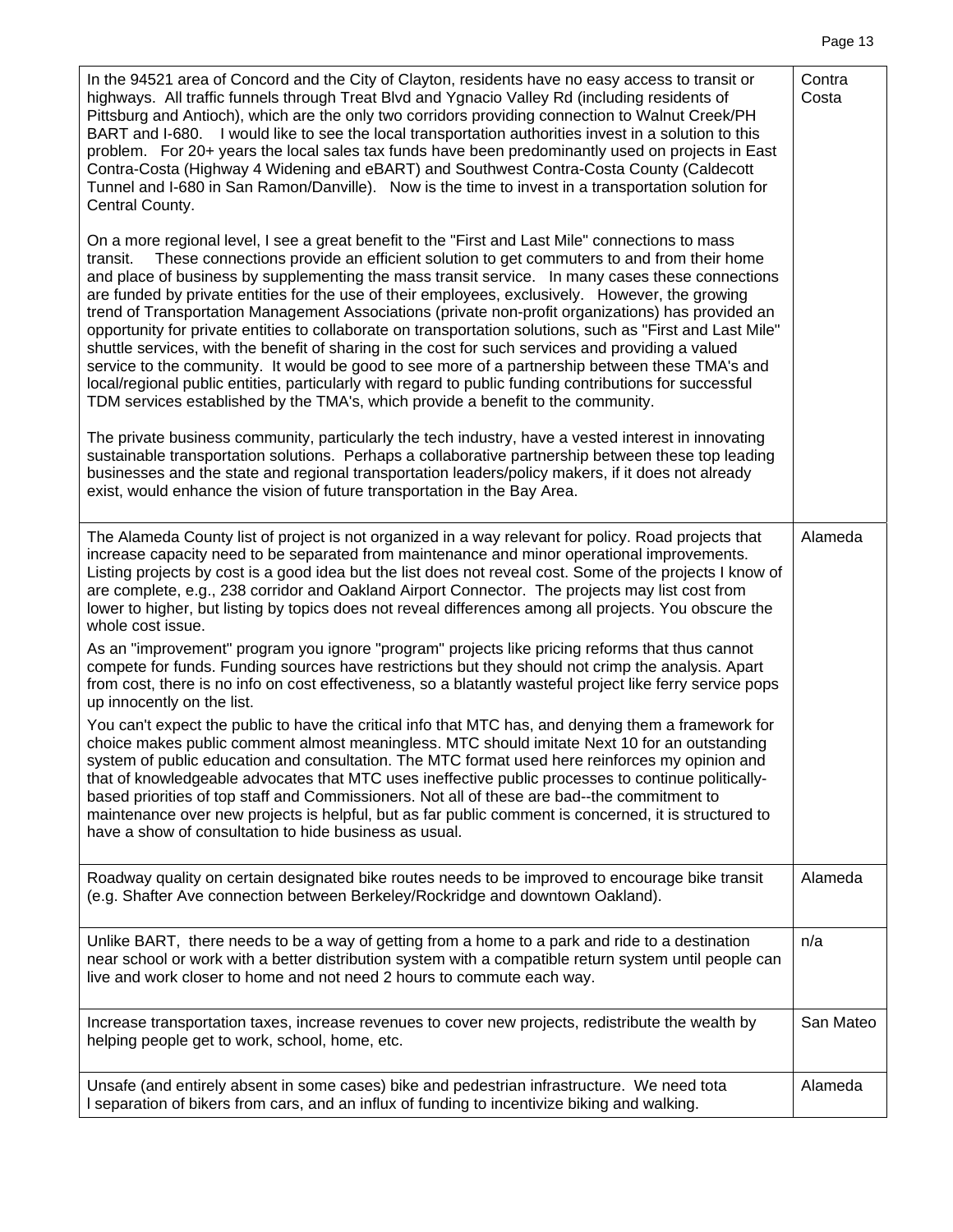| I support public funding for mass transit including trains, buses, light rail. When I drive down main<br>arteries such as Highway 101 or Woodside Road in Redwood City, I envision attractive human-scale<br>trains in the median filled with riders. I think cars are obsolete and buses, trains, all forms of mass<br>transit are the wave of the future. Let's get a petroleum tax to fund lots more public transit. | San Mateo |
|-------------------------------------------------------------------------------------------------------------------------------------------------------------------------------------------------------------------------------------------------------------------------------------------------------------------------------------------------------------------------------------------------------------------------|-----------|
| It will be more feasible once high density transit oriented housing on major transit corridors are built.<br>Our younger urban population will abandon their cars and demand more public transportation. Let's<br>meet this nascent but inevitable demand now instead of placating people wedded to the outmoded<br>suburban model.                                                                                     |           |

### **Looking Ahead Station Feedback**

To plan for how best to invest in transportation and housing in the future, local agencies, regional agencies, private businesses and community organizations need information on what to expect: Who will live in the Bay area and where? Where will they work? What kinds of jobs and incomes will be available?

At the virtual Looking Ahead Station, participants read information on how ABAG develops population and economy forecasts, as well as how past projections compared to actual numbers. Participants were asked to share their feedback on two key questions:

#### Question**: What concerns you about the future of your community? What possibilities most excite you?**

| <b>COMMENT</b>                                                                                                                                                                                                                                                                                                                                                                 | <b>County</b>   |
|--------------------------------------------------------------------------------------------------------------------------------------------------------------------------------------------------------------------------------------------------------------------------------------------------------------------------------------------------------------------------------|-----------------|
| I'm concerned that dictatorial regulations that will do little to address climate change will continue to<br>make the Bay Area unaffordable and increasingly unlivable. Planners can fantasize that people will<br>decide, in mass, that they want to live in high density multi-family housing, but there it isn't going to<br>happen.                                        | Contra<br>Costa |
| I am very concerned with the shrinking supply of affordable housing in the bay area.<br>I am excited about our investments in our public transportation system, which should help balance<br>out the locations of both jobs and housing.                                                                                                                                       | Alameda         |
|                                                                                                                                                                                                                                                                                                                                                                                |                 |
| I am very concerned that housing prices could rise even more and it could become unaffordable for<br>me to continue living in the Bay Area. An expanded more upgraded BART and more bike<br>infrastructure is very exciting                                                                                                                                                    | Alameda         |
| The Bay Area can't even house its current population in an affordable manner. I am very concern that<br>all the new people moving to the Bay Area will make the region even more unaffordable. Not enough<br>is being done about this, the city centers, San Francisco, Oakland and San Jose need to start<br>approving more housing, so that people can live where they work. | Alameda         |
| To avoid dire consequences, we must move quickly to reduce GHG emissions and other adverse<br>impact of our unsustainable culture. A major factor in both issues is our dependence upon privately-<br>owned automobiles.                                                                                                                                                       | Santa<br>Clara  |
| Automated Transit Networks (ATN) that run on electricity and provide users with many of the benefits<br>of private cars gives me hope that we can avoid a collapse of our civilization.                                                                                                                                                                                        |                 |
| We are a community at high risk for a major wildland fire. So we need to ensure we have good exit<br>routes that are not crowded out by new development. ABAG models do not appear to consider these<br>factors in allocating growth requirements.                                                                                                                             | n/a             |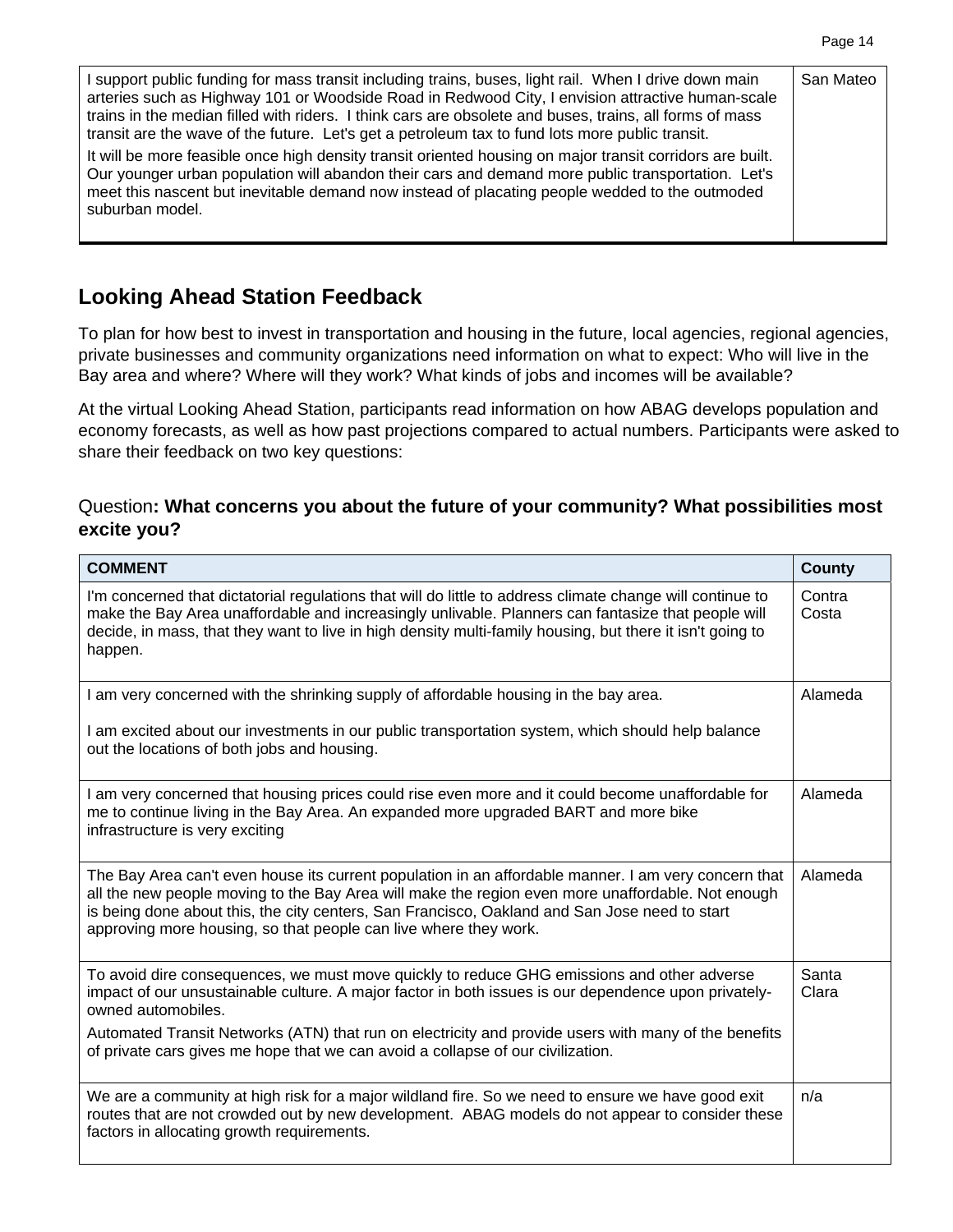| Time constraints prevent reading the material. Based on past experience going back 40 years or so,<br>ABAG and MTC do quantitatively sophisticated projections of trends with cultural blinders on.                                                                                                                                                                                                                                                                                                                                                                                                                                                                                                                                                                                                         | Alameda             |
|-------------------------------------------------------------------------------------------------------------------------------------------------------------------------------------------------------------------------------------------------------------------------------------------------------------------------------------------------------------------------------------------------------------------------------------------------------------------------------------------------------------------------------------------------------------------------------------------------------------------------------------------------------------------------------------------------------------------------------------------------------------------------------------------------------------|---------------------|
| The blinders are designed to mobilize opinion in support of public spending on more infrastructure<br>and housing to accommodate projected growth, and to avoid choices leading to sustainability.                                                                                                                                                                                                                                                                                                                                                                                                                                                                                                                                                                                                          |                     |
| My analyses of local immigration policy (not national immigration policy) based on zoning to defend<br>affluent neighborhoods has never been discussed by regional leaders, nor has my alternative for<br>allocating housing needs based on respect for local sustainability policies balanced with preventing<br>local governments from externalizing costs (housing, population, service workers) to the region. The<br>projections are good, not a sin of commission. The problem is absolutely no concern for policies to<br>change those projections to sustainability, a sin of omission. Simplistic alternative immediately run<br>into objections from left and right, and deservedly so, and sophisticated discussion of pragmatic<br>policies is non-existent.                                    |                     |
| We are so preoccupied inside a culture of growth that we do not, perhaps cannot, consider my<br>suggestions above, let alone other ideas.                                                                                                                                                                                                                                                                                                                                                                                                                                                                                                                                                                                                                                                                   |                     |
| As our population ages in the Bay Area and migration to city centers continues, we should be<br>thinking of safe and convenient pedestrian travel after daylight hours when our more mature citizens<br>may be walking for health or utility purposes. This is the time when vehicles begin to move faster as<br>the peak commute hour passes and it also a time when trip and falls increase because of the<br>difficulty to see at night for some of our elders.                                                                                                                                                                                                                                                                                                                                          | Outside<br>Bay Area |
| The combination of faster traffic, dark conditions and impaired vision results in tragic incidents and<br>this will only increase.                                                                                                                                                                                                                                                                                                                                                                                                                                                                                                                                                                                                                                                                          |                     |
| We must look to Vehicle to Pedestrian (V2P) sensors, brighten crosswalk lights by occupancy and<br>enhance security through surveillance near all major transit stops.                                                                                                                                                                                                                                                                                                                                                                                                                                                                                                                                                                                                                                      |                     |
| I am excited that we are increasing density rather than sprawling outward by concentrating future<br>growth in the existing urban footprint, near transit. This leads to more interesting, diverse, healthy<br>and sustainable communities.                                                                                                                                                                                                                                                                                                                                                                                                                                                                                                                                                                 | Alameda             |
| Currently, there are more homes with low income individuals requiring groups of people and groups<br>of vehicles with no parking. They park on sidewalks, lawns, or replace a lawn with unpermitted<br>concrete that forces what little rain we receive into the storm drain instead of into the ground.                                                                                                                                                                                                                                                                                                                                                                                                                                                                                                    | n/a                 |
| Putting in apartments or condos without parking space requires people to fight for parking elsewhere,<br>putting shops along the Avenues without parking limits the customer base and can cause many to go<br>under without customer income to survive.                                                                                                                                                                                                                                                                                                                                                                                                                                                                                                                                                     |                     |
| Here's my concern: I've read the recently released ABAG RHNA progress report for 2007-2014<br>projected v. actual building permits issued. I have a problem with the results--In my home county,<br>San Mateo County, just 42% of the projected needs were met. Keep in mind that these projections<br>occurred prior to the recent tech boom, so adjusted needs may have been even greater. The<br>disparities in housing are massive. Cities in SMC managed to build 71% of above moderate housing<br>but just 17% of very low income housing. With the loss of redevelopment agencies, where is the<br>incentive for cities to build low income housing when they can fill their coffers with taxes from high<br>end retail shops from techies outside of the region that pay \$3,000/month for housing? | San Mateo           |
| We know that Prop 13 was a huge blow to local revenue, so cities are increasingly relying on urban<br>renewal tactics to boost sales revenue. What other policy options are there to ensure that cities are<br>building housing for all income levels?                                                                                                                                                                                                                                                                                                                                                                                                                                                                                                                                                      |                     |
| There must be some repercussions for those cities that fall far below their requirements for low<br>income housing, because this has a spillover effect and can impact transportation too (longer<br>commutes when service workers are sent into exurbs).                                                                                                                                                                                                                                                                                                                                                                                                                                                                                                                                                   |                     |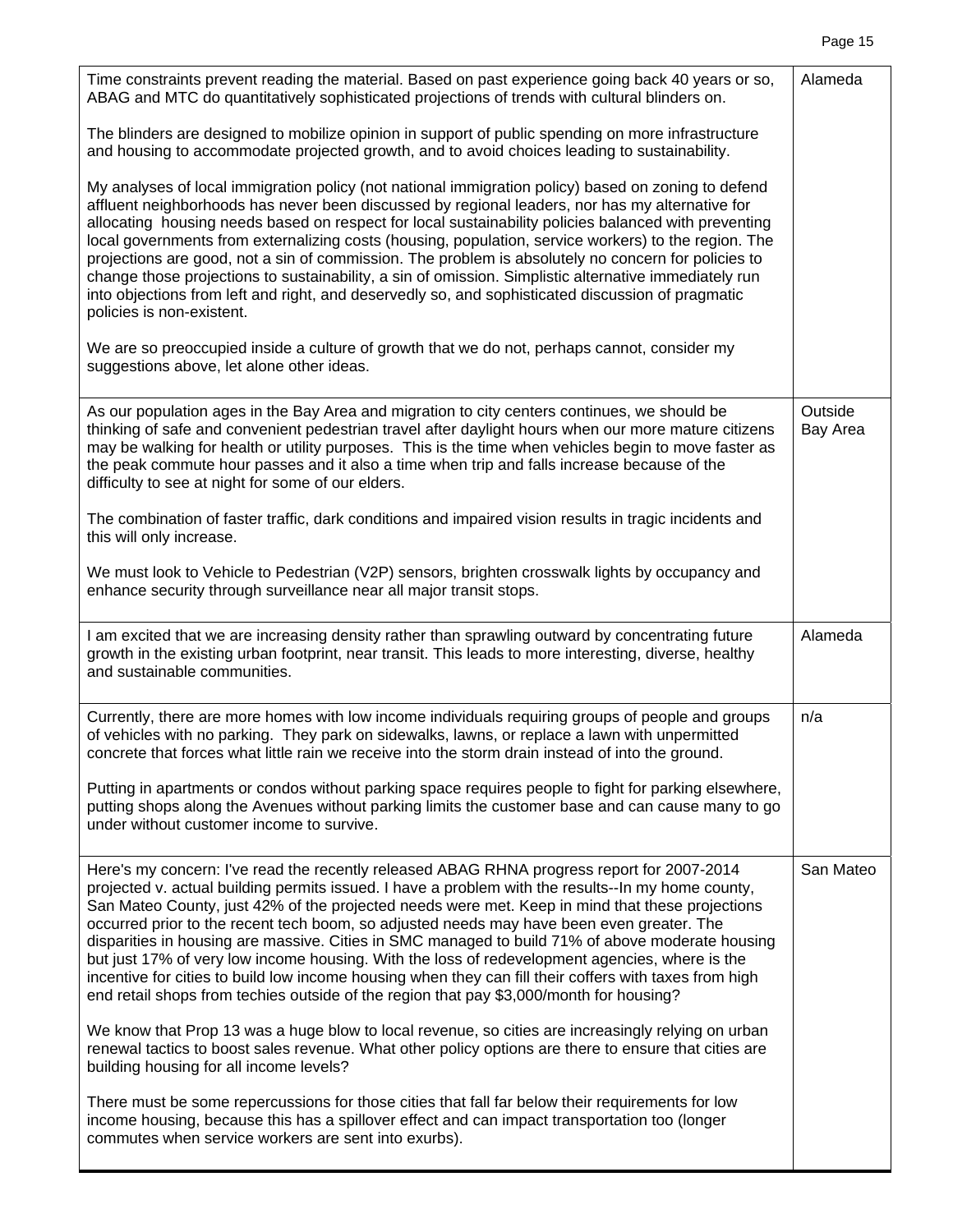# **Other General Feedback**

Participants submitted additional comments on as shown below:

| <b>COMMENT</b>                                                                                                                                                                                                                                                                                                                                                                                                                                                                                                                                                                                                                                                                                                                                                                                                                                                                            | <b>County</b>    |
|-------------------------------------------------------------------------------------------------------------------------------------------------------------------------------------------------------------------------------------------------------------------------------------------------------------------------------------------------------------------------------------------------------------------------------------------------------------------------------------------------------------------------------------------------------------------------------------------------------------------------------------------------------------------------------------------------------------------------------------------------------------------------------------------------------------------------------------------------------------------------------------------|------------------|
| The Bay Area is in dire need of affordable housing. San Francisco and the bay area is quickly<br>becoming a playground for the rich.                                                                                                                                                                                                                                                                                                                                                                                                                                                                                                                                                                                                                                                                                                                                                      | Alameda          |
| Meeting our housing needs is a crucial part of the Bay Area's future, housing is increasingly<br>unaffordable and something needs to be done to solve this issue. This plan has great potential to<br>help, but it really should be even more aggressive about meeting the housing needs of the region<br>then the last plan Bay Area.                                                                                                                                                                                                                                                                                                                                                                                                                                                                                                                                                    | Alameda          |
| The projected 2040 population and job growth is simply a fantasy and if it came true, it would have<br>created a giant ant farm of zombies. Play Bay Area removes all sense of local control and institutes<br>an authoritarian regional ruling class of otherwise unemployable bureaucratic planners who will drain<br>the coffers of the government in the name of public health, protecting the environmental and telling<br>us all what is good for us.                                                                                                                                                                                                                                                                                                                                                                                                                               | Marin            |
| What this is really all about is the unholy alliance of building trades unions, general contractors,<br>mortgage lenders, real estate peddlers, developers and knee-jerk liberals who have theirs and want<br>to take away the right to "life, liberty and the pursuit of happiness" from the rest of us.                                                                                                                                                                                                                                                                                                                                                                                                                                                                                                                                                                                 |                  |
| This question asking for my position yes or no had no statement explaining what I was saying yes or<br>no about. Confusing!                                                                                                                                                                                                                                                                                                                                                                                                                                                                                                                                                                                                                                                                                                                                                               | Marin            |
| Nobody has explained where this influx of population is coming from to justify this agenda. If it is<br>supposedly from immigration, then that problem should be addressed at it's core. The Bay Area<br>shouldn't be permanently disfigured due to a lack of leadership to address that issue. With record<br>numbers of Americans unemployed, taxpayers being forced to reduce water consumption, and<br>precious resources being strained to the limit, this agenda is nothing if not crass social engineering to<br>advance a partisan agenda. The Bay Area's infrastructure is stressed beyond capacity. The failure<br>of leadership to address the problem at its core is the issue. The few small towns that are left in the<br>Bay Area that are being permanently destroyed by fiat, despite having no job or transportation<br>centers, is a dagger in the heart of diversity. | n/a              |
| When Planning for growth are you planning to include reclaimed waste water and desalted ocean<br>water to fill 90 day systems so that if there is a problem with the system it can be fixed before running<br>low?                                                                                                                                                                                                                                                                                                                                                                                                                                                                                                                                                                                                                                                                        | n/a              |
| Why does the system seem to make everyone live like New York and San Francisco? Crammed into<br>apartments above a business with no parking and no way to enjoy life outside of a small community?                                                                                                                                                                                                                                                                                                                                                                                                                                                                                                                                                                                                                                                                                        |                  |
| People do need to stop commuting 2 hours from one area to another so that they can be involved in<br>the lives of those around them, the PTA, community, and government.                                                                                                                                                                                                                                                                                                                                                                                                                                                                                                                                                                                                                                                                                                                  |                  |
| The purported objective of the Plan is to promote "Smart Growth" by transforming the entire region<br>into something called "Transit Oriented Development" (TOD) and constructing 100s of high rise, high<br>density housing projects near mass transit. The goal is to create a Hong Kong style urban<br>environment in which people live in 100s of high rise housing projects with most travel by mass<br>transit.                                                                                                                                                                                                                                                                                                                                                                                                                                                                     | San<br>Francisco |
| However, Plan Bay Area is just this region's version of a world-wide model for urban development<br>proposed in "United Nations Agenda 21" which aims to create 100s of "Mega Cities" around the<br>world. In Los Angeles, it's called "Re:Code LA" which promotes the exact same concept as Plan Bay<br>Area.                                                                                                                                                                                                                                                                                                                                                                                                                                                                                                                                                                            |                  |
| In California, cities are required to allow more housing development as mandated by state law. This<br>is known as the "Housing Element". See the link at the bottom of this email. The Plan also lays out                                                                                                                                                                                                                                                                                                                                                                                                                                                                                                                                                                                                                                                                                |                  |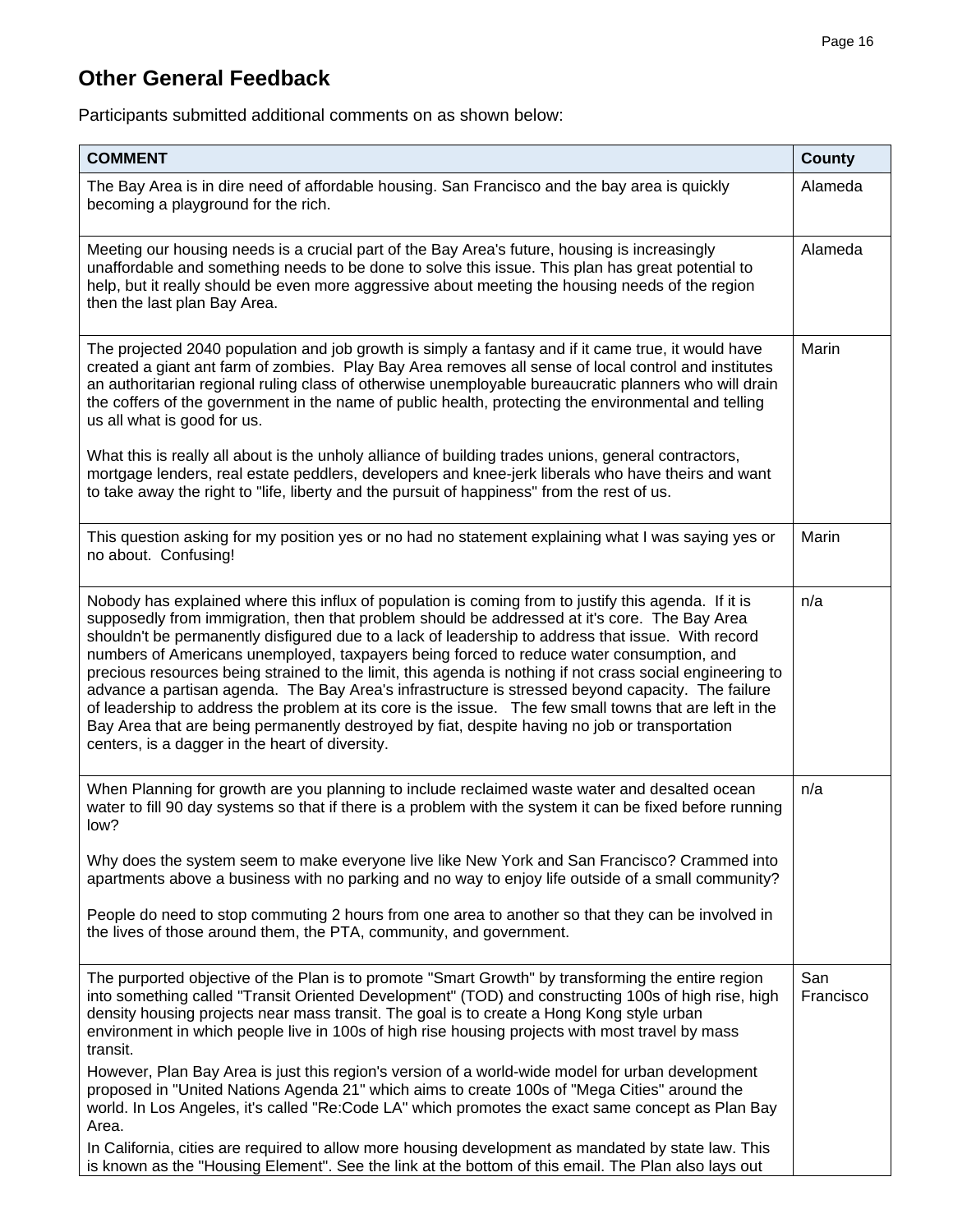Priority Development Areas (PDAs) which are near transit and eligible for developer subsidies from the MTC. However, developer financing is not based on market forces alone and it relies heavily on subsidies from the MTC which acquires money collected from bridge tolls, gas taxes, and other auto related fees. It's also an interesting (and rather ironic) coincidence that all the areas in San Francisco that are experiencing skyrocketing rent, tech buses, displacement, and gentrification are also located in PDAs! Are tech companies cashing in on Plan Bay Area and they have formed real estate investment trusts to buy up land in PDAs? The Plan is supported by the real estate and construction industry who are some of the big money interests in Sacramento. I suspect they have created the smoke screen of a tech boom in order to make Plan Area acceptable to the public who would otherwise reject the idea of a Hong Kong style stack and pack approach to urban planning. To make matters worse, the city is proposing something called "Tax Increment Financing" in which cities issue bonds for housing construction and the debt will be paid off with increased tax revenue from the development. In November, there will be a \$500 Million housing bond on the ballot in San Francisco. This is a convoluted scheme which is sure to crash and require a huge taxpayer bailout. Investors (more like gamblers) are snapping up shares in these ventures in the hope their inflated value will climb even further, and they hope to bailout before the bubble bursts. In summary, the conditions for another economic collapse are well in the making and the next downfall will be even worse than in 2008. I have attempted to get my research published in the main stream media such as SF Examiner, SFGate, etc. However they absolutely refuse to publish anything that runs counter to the propaganda from the business interests. I continue to be disappointed with the lack of regional planning for this area. Everything is focused by county and there is not a lot of cross county initiatives unless it involves San Francisco. While from a housing perspective that might be ok, it is definitely not ok from a transportation perspective. If someone needs to get from Berkeley to Stanford, they spend half the day getting there. And it costs a lot because every agency charges differently and you have to get a separate ticket for every agency. You should be looking at regional options for people to get from one part of the bay to another even when it doesn't include San Francisco. Alameda These broad goals are worthy but in tension with each other and hide the reasons why they will be difficult to accomplish. Specific policies may not effectively achieve the goals, which requires looking at the next topics. My evaluation at the end could be misleading. For example, I said I did not learn much, but that was because I didn't have the time to read your stuff. A huge amount of work as gone into this website, and much of it works, but on the whole I would guess relatively few people have the determination and skills to make it through. I don't have time for detailed suggestions, so I will only repeat a comment I made somewhere else, which is that Next 10 is a model for public education and consultation, by using succinct expert summaries and realistic choices. Alameda Now we know what the progressives think we should think about. Santa Clara Why is the MTC not involved in water needs for those that are already here and for those projected to be here in the future. n/a No examples. Just mission statements. San Francisco The information was adequate, but I find this interface unfriendly. The information was adequate, but I find this interface unfriendly. - More transit orientated development - More (protected) bike lanes - So long as we build cities for cars, we will be building ourselves into a traffic jam - Aim for Vision Zero n/a I say no way! Alameda We've done a good job identifying what our PDAs are. Now we need to actually follow through on developing them. Alameda

Page 17